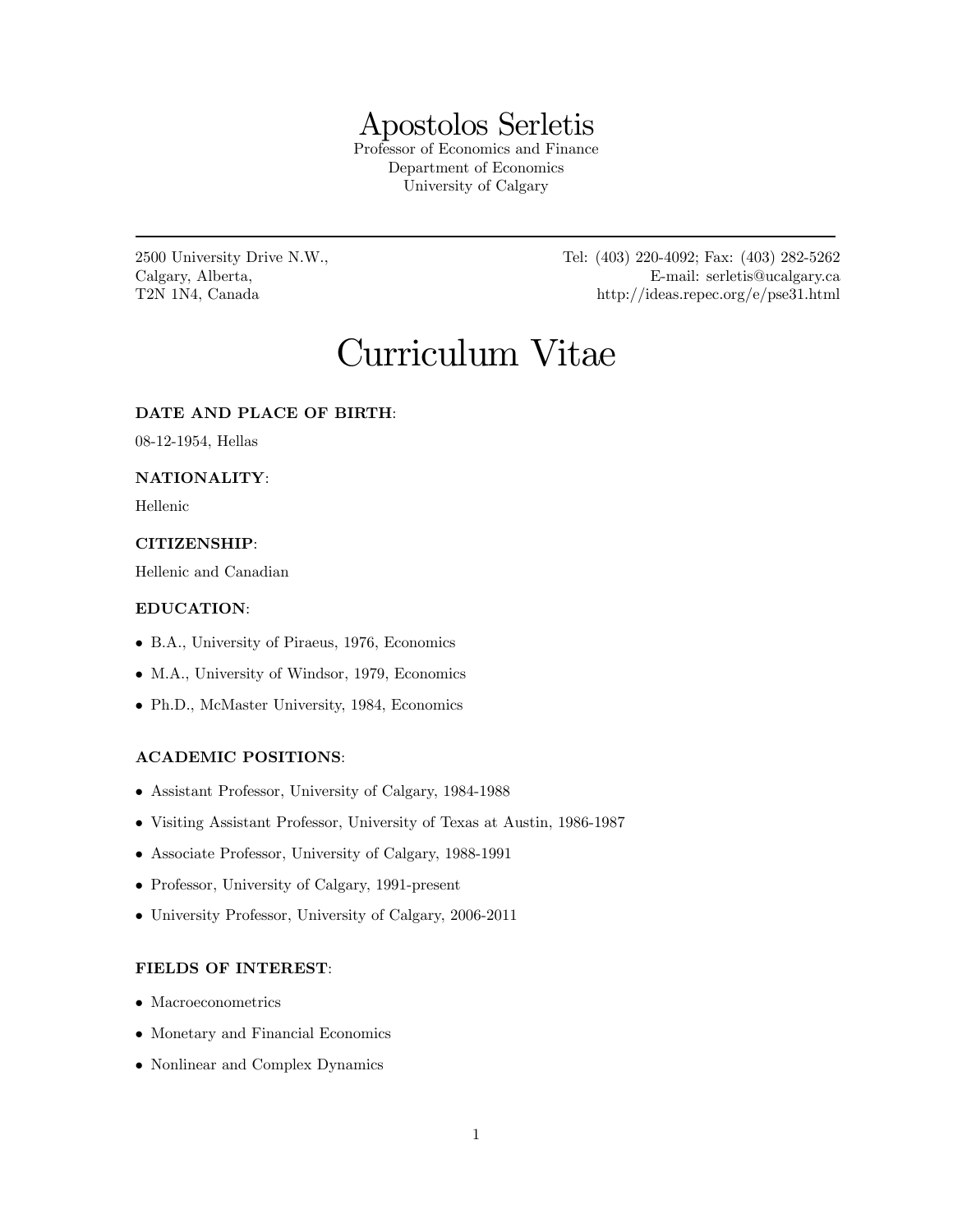#### AWARDS AND HONORS:

- Associate Editor, Energy Economics, 2009-
- Associate Editor, Open Economies Review, 2016-
- Associate Editor, Macroeconomic Dynamics, 2004-
- Associate Editor, Journal of Economic Asymmetries, 2003-
- Editorial Advisory Board, Journal of Economic Studies, 2006-
- Board of Directors of the Athenian Policy Forum, 2012-
- Charter Fellow of the Society for Economic Measurement.
- Director, ICEMR Energy Industry program (RUDN-Moscow), 2017-
- Member of the Executive Committee of the Society for Economic Measurement, 2016-
- Charter Fellow of the Institute for Nonlinear Dynamical Inference (RUDN-Moscow), 2017-
- Associate Editor, Econometric Reviews, 2011-2013.
- University Professor, University of Calgary, 2006-2011.
- Editorial Board, Canadian Journal of Economics, 1990-1992.
- Australian Research Council, 2012-2014 (\$200,000), Partner Investigator.
- European Research Program (Thalis), 2011-2014 (euro 600,000), Partner Investigator.
- SSHRCC Research grants, 1998-2001, 2002-2005, 2006-2008, Principal Investigator.
- Faculty of Arts (University of Calgary) Research Fellowship, 2002.
- Faculty of Arts (University of Calgary) Distinguished Research Awards, 1997, 2003, and 2011.

#### EDITORSHIPS:

## Books

- 1. Co-editor (with William A. Barnett), The Theory of Monetary Aggregation. Contributions to Economic Analysis 245. Amsterdam: North-Holland (2000). This book has a Preface by Erwin Diewert.
- 2. Editor, Money and the Economy. World Scientific (2006). This book has a Foreword by William A. Barnett.
- 3. Editor, Quantitative and Empirical Analysis of Energy Markets, World Scientific Series on Energy and Resource Economics. This book has a Foreword by Melvin J. Hinich.
	- 1st Edition, World Scientific, 2007
	- Revised Edition, World Scientific, 2013
- 4. Co-editor (with William A. Barnett), Functional Structure Inference. International Symposia in Economic Theory and Econometrics (ISETE). Amsterdam: Elsevier (2007).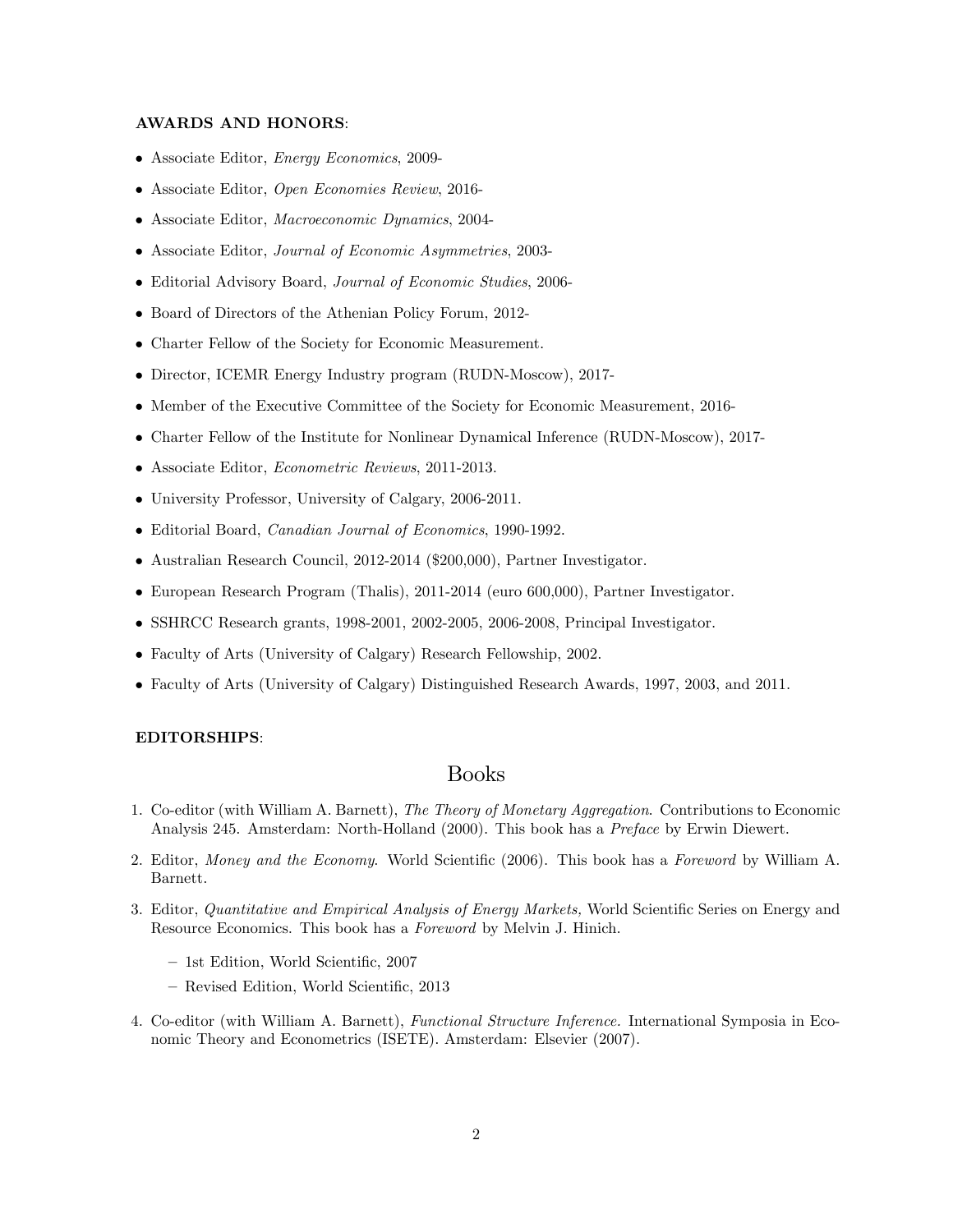## Journals

- 1. Co-editor (with John Elder), special issue on "Oil Price Shocks," Macroeconomic Dynamics 15 (Supplement 3), November 2011.
- 2. Co-editor (with James Heckman), special issue on "Internally Consistent Modeling, Aggregation, Inference and Policy," *Journal of Econometrics* Volume 183, Issue 1 (2014).
- 3. Co-editor (with James Heckman), special issue on "Econometrics with Theory: A Special Issue Honoring William A. Barnett," *Econometric Reviews* Volume 34, Issues 1-2, 2015.
- 4. Editor, special issue on "Complexity in Economic Systems," Macroeconomic Dynamics, forthcoming (2015).
- 5. Co-editor (with Matteo Manera), special issue on "Dynamics of Oil and Commodities Prices," Macroeconomic Dynamics, forthcoming (2016).

#### PUBLICATIONS:

## Books

- 1. Macroeconomic Policy in the Canadian Economy, with Panos Afxentiou. Kluwer, 2002.
- 2. Interfuel Substitution. World Scientific, 2012.
- 3. Oil Price Uncertainty. World Scientific, 2012.

## Textbooks

- 1. The Demand for Money: Theoretical and Empirical Approaches. This book has a Foreword by David Laidler.
	- 1st Edition, Kluwer, 2001
	- 2nd Edition, Springer, 2007
- 2. Financial Markets and Institutions, with Frederic S. Mishkin and Stanley G. Eakins.
	- 1st Canadian Edition, Pearson: Toronto, 2004
- 3. The Economics of Money, Banking, and Financial Markets, with Frederic S. Mishkin.
	- 1st Canadian Edition, Pearson: Toronto, 2002
	- 2nd Canadian Edition, Pearson: Toronto, 2005
	- 3rd Canadian Edition, Pearson: Toronto, 2008
	- 4th Canadian Edition, Pearson: Toronto, 2011
	- 5th Canadian Edition, Pearson: Toronto, 2014
	- 6th Canadian Edition, Pearson: Toronto, 2016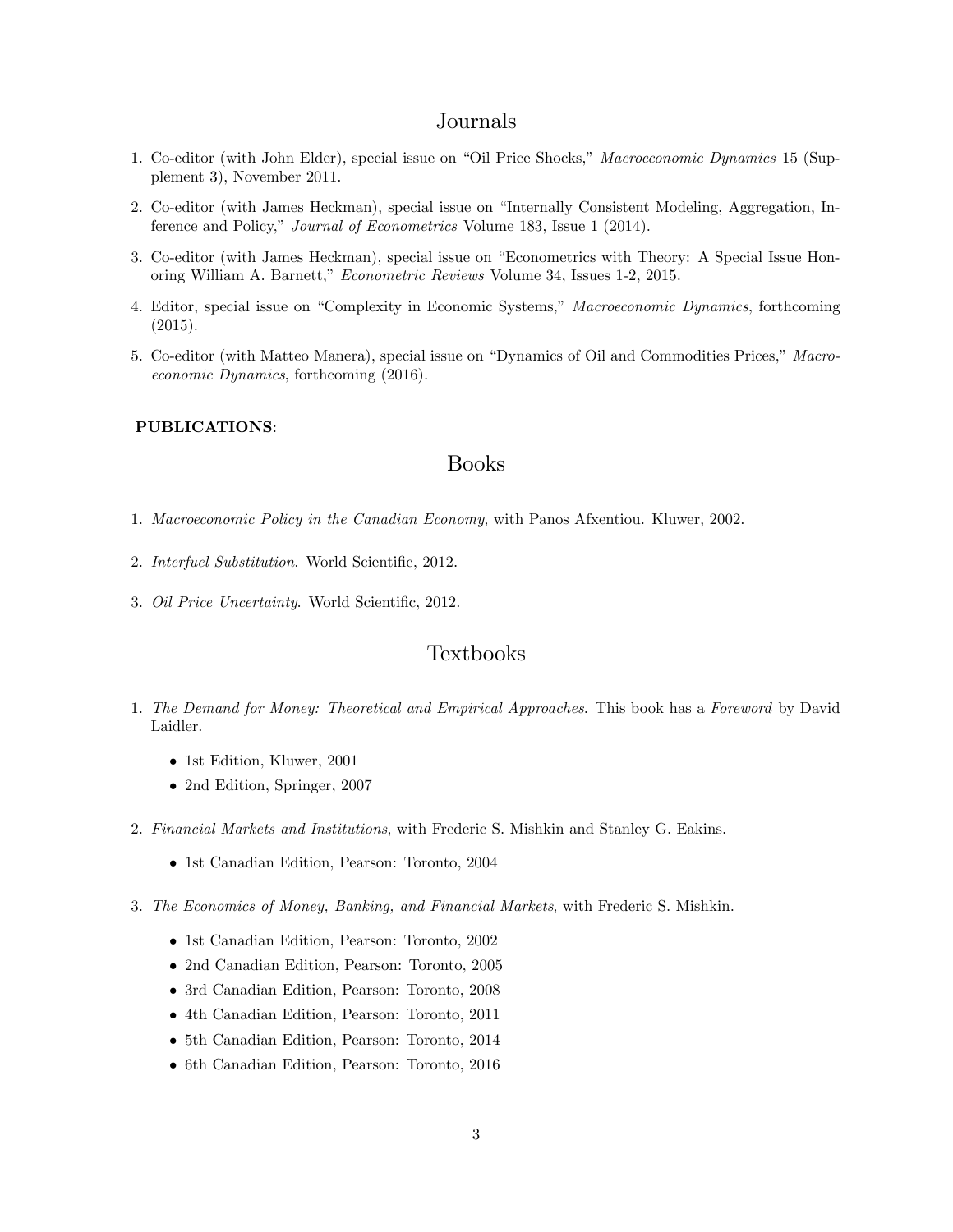- 4. Instructors Manual for the Economics of Money, Banking, and Financial Markets, with Frederic S. Mishkin.
	- 1st Canadian Edition, Pearson: Toronto, 2002
	- 2nd Canadian Edition, Pearson: Toronto, 2005
	- 3rd Canadian Edition, Pearson: Toronto, 2008
	- 4th Canadian Edition, Pearson: Toronto, 2011
	- 5th Canadian Edition, Pearson: Toronto, 2014
	- 6th Canadian Edition, Pearson: Toronto, 2016
- 5. Macroeconomics: A Modern Approach, with Robert J. Barro.
	- 1st Canadian Edition, Nelson: Toronto, 2010
- 6. Instructors Manual for Macroeconomics: A Modern Approach, with Robert J. Barro.
	- 1st Canadian Edition, Nelson: Toronto, 2010
- 7. Principles of Economics, with R. Glenn Hubbard, Anthony Patrick O'Brien, and Jason Childs.
	- 1st Canadian Edition, Pearson: Toronto, 2015
	- 2nd Canadian Edition, Pearson: Toronto, 2018
- 8. Instructors Manual for Principles of Economics, with R. Glenn Hubbard, Anthony Patrick O'Brien, and Jason Childs.
	- 1st Canadian Edition, Pearson: Toronto, 2015
	- 2nd Canadian Edition, Pearson: Toronto, 2018

## Articles

#### 1986

1. "Divisia Aggregation and Substitutability Among Monetary Assets," with A. Leslie Robb. Journal of Money, Credit and Banking 18 (1986), 430-446.

### 1987

- 2. "The Demand for Divisia M1, M2, and M3 in the United States." Journal of Macroeconomics 9 (1987), 567-591.
- 3. "On the Demand for Money in the United States." *Empirical Economics* 12 (1987), 249-255.
- 4. "Monetary Asset Separability Tests." In William A. Barnett and Kenneth Singleton (eds.), New Approaches to Monetary Economics (1987), pp. 169-182. Cambridge: Cambridge University Press.

#### 1988

5. "New Tests of the Theory of Optimal Seigniorage." Economics Letters 27 (1988), 361-365.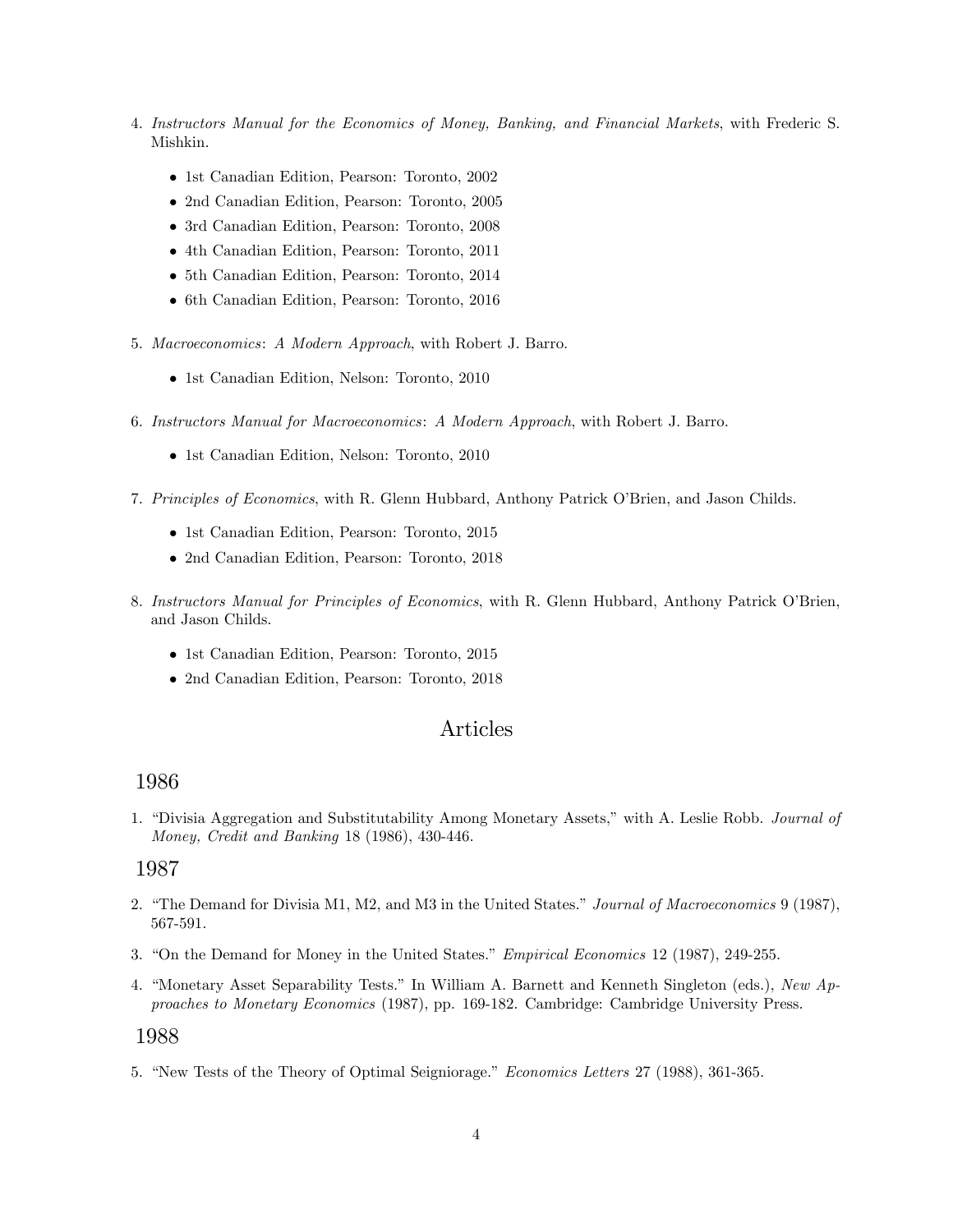- 6. "The Empirical Relationship between Money, Prices and Income Revisited." Journal of Business and Economic Statistics 6 (1988), 351-358.
- 7. "Translog Flexible Functional Forms and Substitutability of Monetary Assets." Journal of Business and Economic Statistics 6 (1988), 59-67.
- 8. "A Financial Theory of the Financial Firm," with Subal Kumbhakar." Journal of Quantitative Economics 4 (1988), 201-212.
- 9. "The Low-Frequency Relationship between Money, Prices, and Income," with Frank J. Atkins. Applied Economics 20 (1988), 877-887.

- 10. "Velocity and the Growth of Money in the United States: 1970-1985," with Douglas Fisher. Journal of Macroeconomics 11 (1989), 323-332.
- 11. "Long Term Trends in Canadian Economic Development," with Panos C. Afxentiou. Economic Notes (1989), 362-375.
- 12. "Money and the Economy." In 9th World Congress of the International Economic Association: Congress Proceedings (1989) Vol. 2, pp. 261-280. The Athens Graduate School of Economics and Business Science, Athens Greece.

#### 1990

- 13. "A Dispersion-Dependency Diagnostic Test for Aggregation Error: With Applications to Monetary Economics and Income Distribution," with William A. Barnett. Journal of Econometrics 43 (1990), 5-34. Reprinted in William A. Barnett and Apostolos Serletis (eds.), The Theory of Monetary Aggregation (2000), pp.167-194. Amsterdam: North-Holland.
- 14. "Market Efficiency and Cointegration: An Application to Petroleum Markets," with David Banack. The Review of Futures Markets 9 (1990), 372-380.
- 15. "KLEM Substitutability: A Dynamic Flexible Demand System," with Subal Kumbhakar. Applied Economics 22 (1990), 275-283.
- 16. "Velocity Effects of Anticipated and Unanticipated Money Growth and its Variability." Applied Economics 22 (1990), 775-783.

- 17. "The Demand for Divisia Money in the United States: A Dynamic Flexible Demand System." Journal of Money, Credit and Banking 23 (1991), 35-52.
- 18. "Modeling the Demand for Consumption Goods and Liquid Assets." Journal of Macroeconomics 13 (1991), 435-457.
- 19. "Rational Expectations, Risk and Efficiency in Energy Futures Markets." *Energy Economics* 13 (1991), 111-115.
- 20. "Informational Efficiency of Commodity Futures Prices," with David Scowcroft. Applied Financial Economics 1 (1991), 185-192.
- 21. "A Time Series Analysis of the Relationship Between Government Expenditure and GDP in Canada," with Panos C. Afxentiou. *Public Finance Quarterly* 19 (1991), 316-333.
- 22. "Exports and GNP Causality in the Industrial Countries: 1950-1985," with Panos C. Afxentiou. Kyklos 44 (1991), 167-179.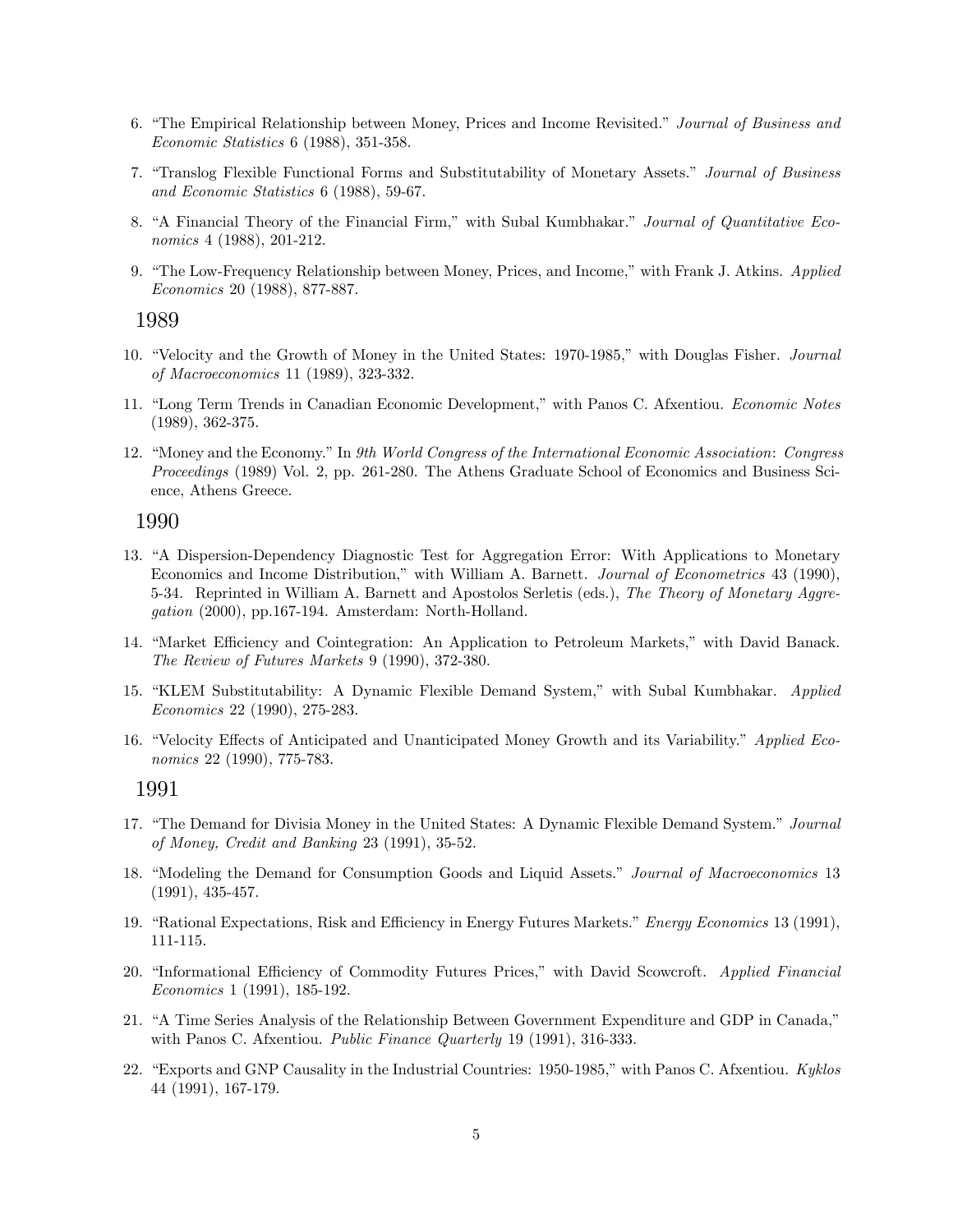- 23. "Exports in the Canadian Economic Development: 1926-1983," with Panos C. Afxentiou. Economic Notes 20 (1991), 354-366.
- 24. "International Evidence on Income and Government Expenditure Causality: A Test of Development Economics," with Panos C. Afxentiou. KEIO Economic Studies 28 (1991), 29-42.
- 25. "The Post-War Aggregate Production Function in Canada: 1946-1988," with Panos C. Afxentiou. Economia Internazionale 44 (1991), 168-175.

- 26. "Consumer Theory and the Demand for Money," with William A. Barnett and Douglas Fisher. Journal of Economic Literature 30 (1992), 2086-2119. Reprinted in William A. Barnett and Apostolos Serletis (eds.), The Theory of Monetary Aggregation (2000), pp. 389-427. Amsterdam: North-Holland.
- 27. "The Random Walk in Canadian Output." Canadian Journal of Economics 25 (1992), 392-406.
- 28. "Export Growth and Canadian Economic Development." Journal of Development Economics 38 (1992), 133-145.
- 29. "Output Trends in EC Countries and the Implications for Transition to Monetary Union," with Thomas Krichel. Economics Letters 40 (1992), 211-216.
- 30. "Maturity Effects in Energy Futures." Energy Economics 14 (1992), 150-157.
- 31. "Unit Root Behavior in Energy Futures Prices." The Energy Journal 13 (1992), 119-128.
- 32. "Canadian Economic Growth: 1870 1985," with Panos C. Afxentiou. Greek Economic Review 14 (1992), 251-264.
- 33. "Openess in the Canadian Economy: 1870 1988," with Panos C. Afxentiou. Applied Economics 24 (1992), 1191-1198.
- 34. "Modeling the Relationship Between Output and Government Expenditures in Canada," with Panos C. Afxentiou. KEIO Economic Studies 29 (1992), 17-43.
- 35. "Commentary." In *Monetary Seminar* [a seminar sponsored by the Bank of Canada, May 7-9, 1990] 1990, pp. 115-118. Bank of Canada.

#### 1993

- 36. "The Role of Money in Canada," with Martin King. Journal of Macroeconomics 15 (1993), 91-107.
- 37. "Money and Stock Prices in the United States." Applied Financial Economics 3 (1993), 51-54.
- 38. "International Capital Mobility and the Long Run Investment and Saving in Canada," with Panos C. Afxentiou. Economia Internazionale 46 (1993), 147-167.

- 39. "Testing the Long-Run Implications of the Neoclassical Growth Model for Canada." Journal of Macroeconomics 16 (1994), 329-346.
- 40. "Maximum Likelihood Cointegration Tests of Purchasing Power Parity: Evidence from Seventeen OECD Countries." Weltwirtschaftliches Archiv 130 (1994), 476-493.
- 41. "A Cointegration Analysis of Petroleum Futures Prices." *Energy Economics* 16 (1994), 93-97.
- 42. "Business Cycles and the Behavior of Energy Prices," with Vaughn Hulleman. The Energy Journal 15 (1994), 125-134.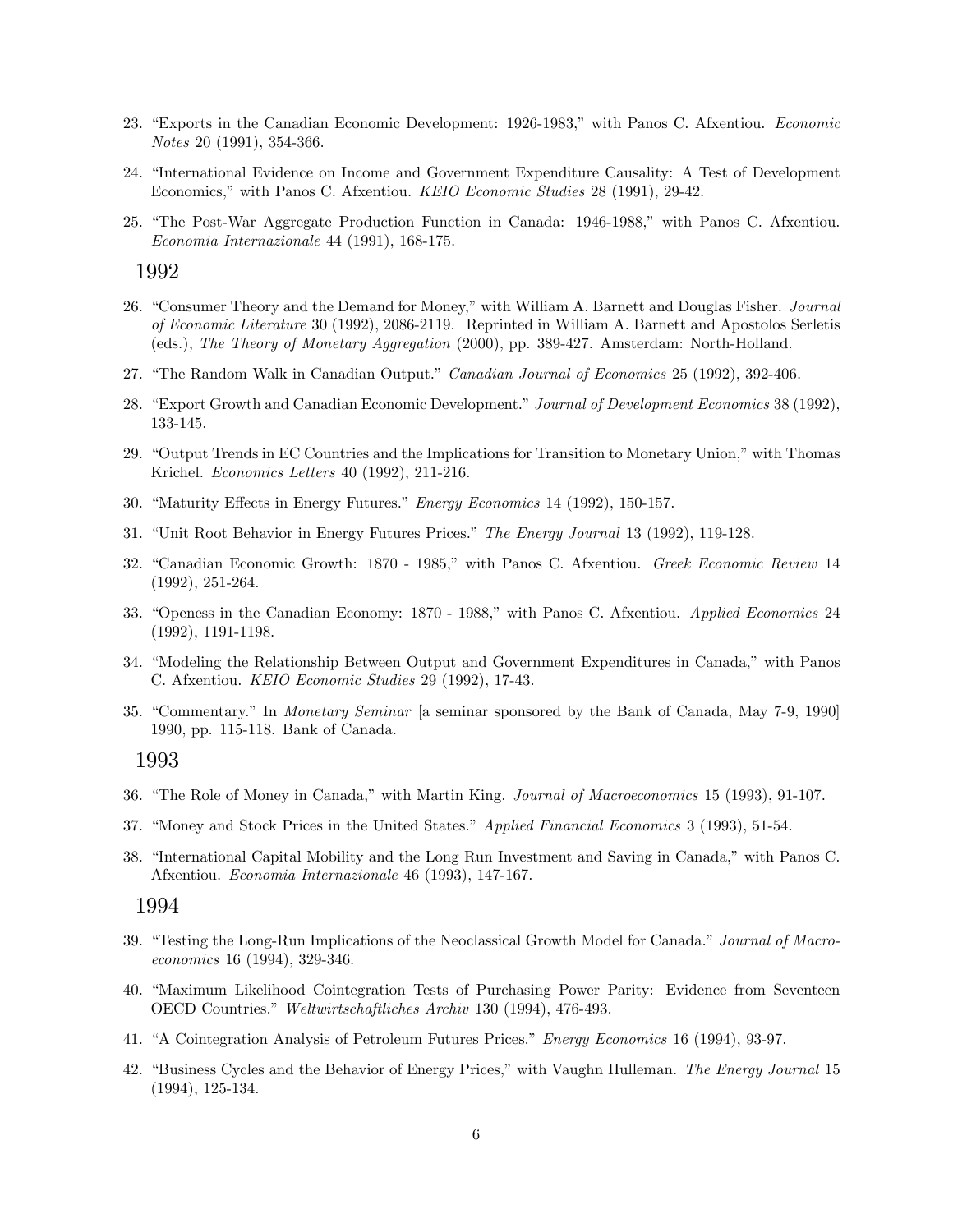- 43. "International Evidence on Breaking Trend Functions in Macroeconomic Variables." Applied Economics 26 (1994), 175-179.
- 44. "Common Stochastic Trends in a System of East European Black-Market Exchange Rates." Applied Financial Economics 4 (1994), 23-31.
- 45. "Breaking Trend Functions in the Velocity of Money: Evidence from the United States and Canada." North American Journal of Economics and Finance 5 (1994), 201-208.
- 46. "Deterministic Trends and Money-Output Causality," with Martin King. Applied Financial Economics 4 (1994), 143-147.
- 47. "Economic and Monetary Union in Europe: Progress and Prospects." In Gretchen M. MacMillan (ed.), The European Community, Canada and 1992 (1994), pp. 77-90. The Faculty of Social Sciences, University of Calgary.

- 48. "Random Walks, Breaking Trend Functions, and the Chaotic Structure of the Velocity of Money." Journal of Business and Economic Statistics 13 (1995), 453-458.
- 49. "The Impact of International Indebtedness on the Import-Export Sectors of Developing Countries," with Panos C. Afxentiou. International Economic Journal 9 (1995), 73-87.
- 50. "International Evidence on the Long-Run Implications of the Neoclassical Growth Model," with Thomas Krichel. Applied Economics 27 (1995), 205-210.

- 51. "International Evidence on the Cyclical Behavior of Inflation." Economics Letters 51 (1996), 205-212.
- 52. "Empirical Evidence on the Long-Run Neutrality Hypothesis Using Low-Frequency International Data," with David Krause. *Economics Letters* 50 (1996), 323-327.
- 53. "Government Activities and Tests of the Long-Run Implications of the Neoclassical Growth Model for Canada." Canadian Journal of Economics 29 (1996), 635-642.
- 54. "Is There Chaos in Economic Time Series?" Canadian Journal of Economics 29 (1996), S210-S212.
- 55. "Permanent and Temporary Components of Canadian Stock Prices," with Murray Sondergard. Applied Financial Economics 6 (1996), 259-269.
- 56. "Testing for Deterministic Nonlinear Dependence in the Australian Dollar-U.S. Dollar Exchange Rate Series," with Paul Dormaar. Applied Economics Letters 3 (1996), 267-269.
- 57. "Nominal Stylized Facts of U.S. Business Cycles," with David Krause. The Federal Reserve Bank of St. Louis Review 78 (1996), 49-54.
- 58. "The Sensitivity of Empirical Studies to Alternative Measures of the Monetary Base and Reserves," with Michael Dueker. The Federal Reserve Bank of St. Louis Review 78 (1996), 51-69.
- 59. "Some Evidence on the Neutrality of Money in Canada: A Comparison between Simple Sum and Divisia Money Measures," with James R.C. Brown. International Review of Comparative Public Policy 8 (1996), 179-197.
- 60. "Foreign Indebtedness in Low- and Middle-Income Countries," with Panos C. Afxentiou. Social and Economic Studies 45 (1996), 133-159.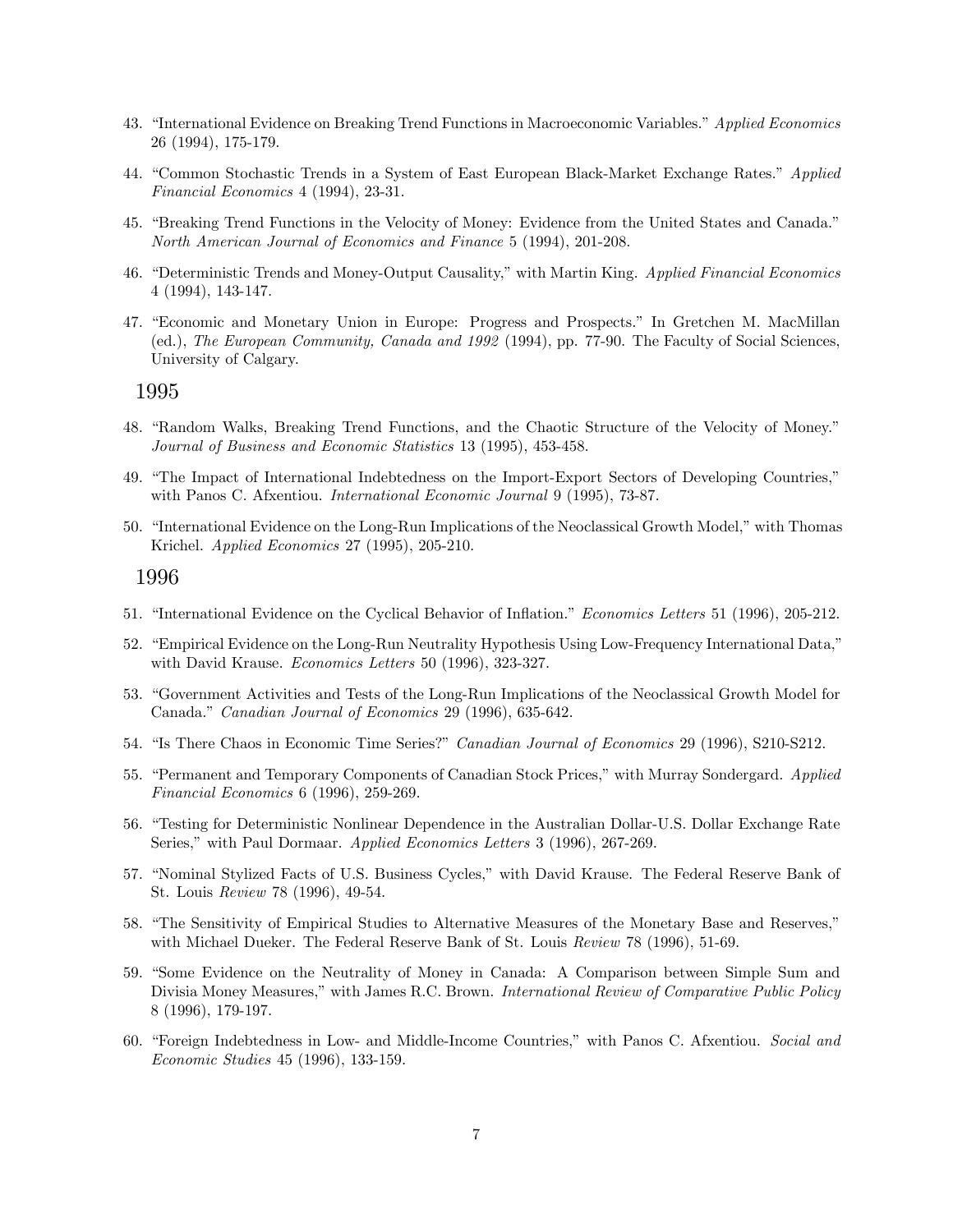- 61. "Growth and Foreign Indebtedness in Developing Countries: An Empirical Study Using Long-Term Cross-Country Data,îwith Panos C. Afxentiou. The Journal of Developing Areas 31 (1996), 25-40.
- 62. "Government Expenditures in the European Union: Do They Converge or Follow Wagner's Law?," with Panos C. Afxentiou. International Economic Journal 3 (1996), 33-47.
- 63. "The GNP-Indebtedness Relationship in Developing Countries," with Panos C. Afxentiou. Rivista Internazionale di Scienze Economiche e Commerciali 43 (1996), 175-190.
- 64. "Chaos and Nonlinear Dynamics in Futures Markets," with Paul Dormaar. In William A. Barnett, Alan P. Kirman, and Mark Salmon (eds.), Nonlinear Dynamics and Economics (1996), pp. 113-132. Cambridge: Cambridge University Press.
- 65. "Money Aspects of North American Economies," with David Krause. In Christos C. Paraskevopoulos, Ricardo Grinspun, and George E. Eaton (eds.), Economic Integration in the Americas (1996), pp. 34-39. Aldershot, U.K.: Edward Elgar.
- 66. "Convergence Issues in the Emerging European Economic and Monetary Union," with Panos C. Afxentiou. In Christos C. Paraskevopoulos, Ricardo Grinspun, and Theodore Georgakopoulos (eds.), Economic Integration and Public Policy in the European Union (1996), pp. 79-89. Aldershot, U.K.:Edward Elgar.

- 67. "Resolving the Liquidity Puzzle," with Victor Chwee. *Macroeconomic Dynamics* 1 (1997), 720-739.
- 68. "Breaking Trend Functions in Real Exchange Rates: Evidence From Seventeen OECD Countries," with Grigorios Zimonopoulos. *Journal of Macroeconomics* 19 (1997), 781-802.
- 69. "Is There an East-West Split in North-American Natural Gas Markets?" The Energy Journal 18 (1997), 47-62.
- 70. "Common Stochastic Trends and Convergence in EU Stock Markets," with Martin King. The Manchester School (1997), 44-57.
- 71. "Convergence and Labour Mobility in the European Union," with Panos C. Afxentiou. Economic Notes 26 (1997), 11-34.
- 72. "Chaos in East European Black Market Exchange Rates," with Periklis Gogas. Research in Economics 51 (1997), 359-385.
- 73. "Policy Implications of Canadian Budget Deficits," with Panos C. Afxentiou. Rivista Internazionale di Scienze Economiche e Commerciali 44 (1997), 75-96.
- 74. "Index Numbers." In David Glasner (ed.), Business Cycles and Depressions: An Encyclopedia (1997), pp. 323-325. New York: Garland Publishing.

- 75. "The Cyclical Behavior of Monthly NYMEX Energy Prices," with Todd Kemp. Energy Economics 20 (1998), 265-271.
- 76. "International Evidence on the Neutrality of Money," with Zisimos Koustas. Journal of Money, Credit and Banking 30 (1998), 1-25.
- 77. "Electoral and Partisan Cycle Regularities in Canada," with Panos C. Afxentiou. Canadian Journal of Economics 31 (1998), 28-46. Reprinted in Panos Afxentiou and Apostolos Serletis, Macroeconomic Policy in the Canadian Economy (2002), pp. 157-176. Boston; Dordrecht and London: Kluwer Academic.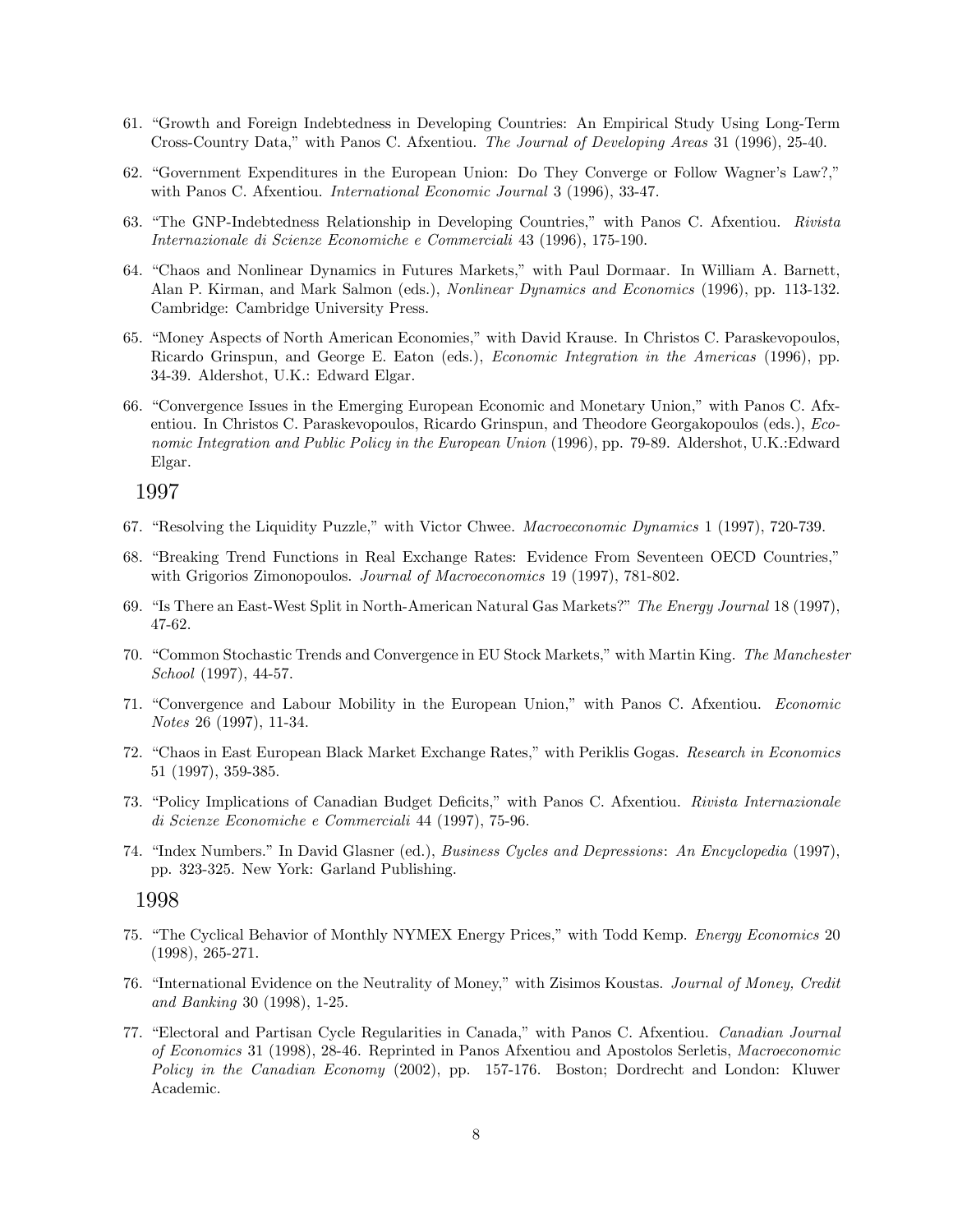- 78. "Convergence Across Canadian Provinces," with Panos C. Afxentiou. Canadian Journal of Regional Science 21 (1998), 111-126.
- 79. "Electoral and Partisan Cycle Regularities: A Cointegration Test," with Andreas Andrikopoulos and Kyprianos Prodromidis. Journal of Policy Modeling 20 (1998), 119-140.
- 80. "Monetary Aggregation, Rational Expectations, and the Demand for Money in the United States," with Douglas Fisher and Adrian Fleissig. North American Journal of Economics and Finance 9 (1998), 1-13.

- 81. "On the Fisher Effect," with Zisimos Koustas. Journal of Monetary Economics 44 (1999), 105-130.
- 82. "On the Gibson Paradox," with George Zestos. Review of International Economics 7 (1999), 117-125.
- 83. "The Message in North American Energy Prices," with John Herbert. *Energy Economics* 21 (1999), 471-483.
- 84. "The North American Natural Gas Liquids Markets are Chaotic," with Periklis Gogas. The Energy Journal 20 (1999), 83-103.
- 85. "International Evidence on the Tax- and Revenue-Smoothing Hypotheses," with Richard Schorn. Oxford Economic Papers 51 (1999), 387-396.
- 86. "Testing for Government Spending Convergence Across Canadian Provinces," with Panos C. Afxentiou. Public Finance Review 27 (1999), 434-456.
- 87. "The Foreign Indebtedness of Moderately and Severely-Indebted Developing Countries," with Panos C. Afxentiou. The South African Journal of Economics 67 (1999), 95-110.

2000

- 88. "Martingales, Nonlinearity, and Chaos," with William A. Barnett. Journal of Economic Dynamics and Control 24 (2000), 703-724.
- 89. "Chaotic Analysis of U.S. Money and Velocity Measures," with Ioannis Andreadis. *International* Journal of Systems Science 31 (2000), 161-169.
- 90. "Purchasing Power Parity, Nonlinearity, and Chaos," with Periklis Gogas. Applied Financial Economics 10 (2000), 615-622.
- 91. "Output Growth and the Variability of Exports and Imports Growth: International Evidence from Granger Causality Tests," with Panos C. Afxentiou. The Developing Economies 38 (2000), 141-163.
- 92. "Redistribution and Stabilization Functions of the Canadian Federal Government," with Panos C. Afxentiou. Rivista Internazionale di Scienze Economiche e Commerciali 47 (2000), 129-144.
- 93. "The Maastricht Criteria: Convergence and Economic Benefits," with Panos C. Afxentiou. Rivista Internazionale di Scienze Economiche e Commerciali 47 (2000), 513-52.
- 94. "Monetary Aggregation and Monetary Policy," with Terence E. Molik [invited paper]. In Money, Monetary Policy and Transmission Mechanisms (2000), pp. 103-135. Bank of Canada. Reprinted in Panos Afxentiou and Apostolos Serletis, Macroeconomic Policy in the Canadian Economy (2002), pp. 117-142. Boston; Dordrecht and London: Kluwer Academic.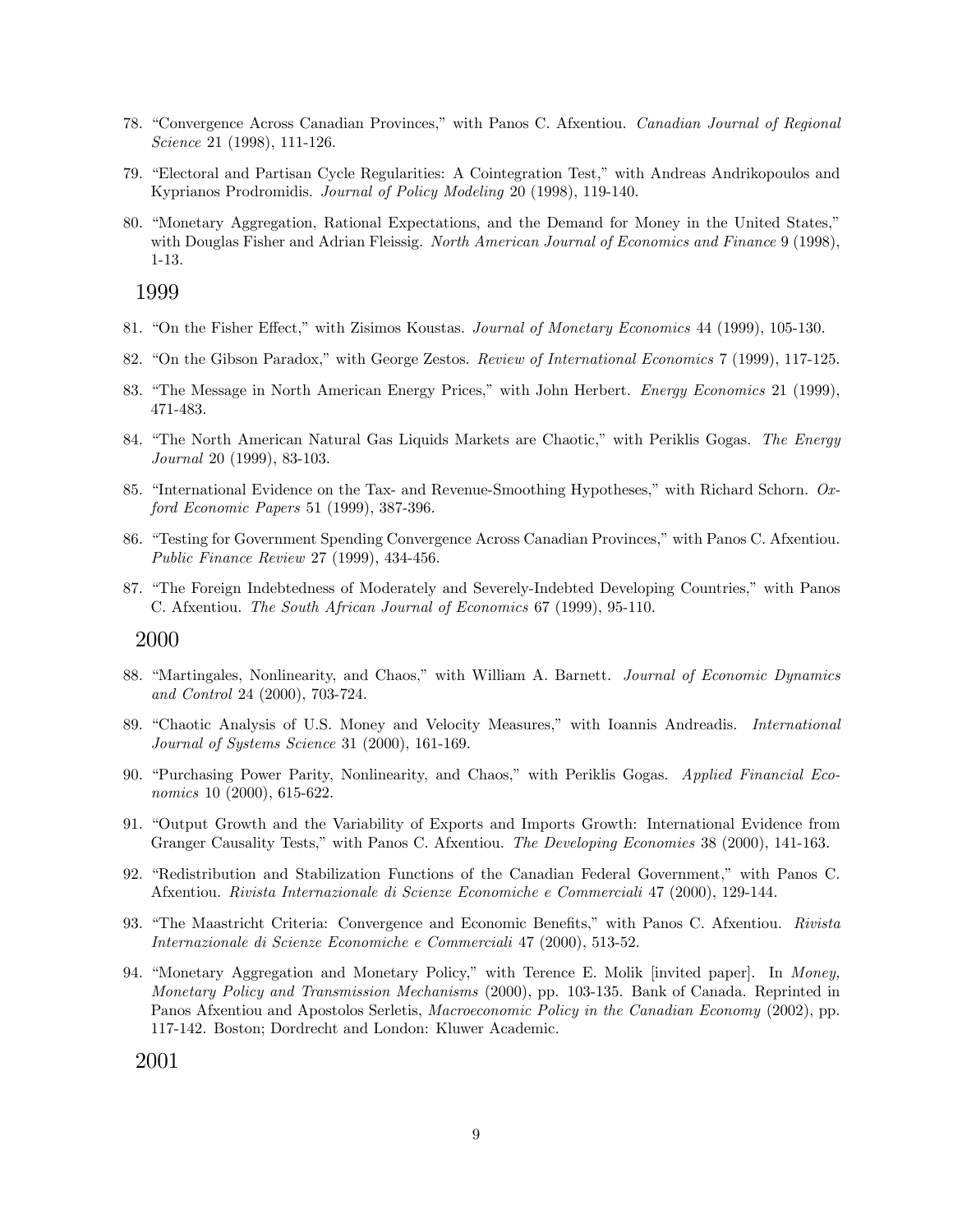- 95. "An Empirical Comparison of Flexible Demand System Functional Forms," with Douglas Fisher and Adrian Fleissig. Journal of Applied Econometrics 16 (2001), 59-80.
- 96. "Monetary Aggregation and the Neutrality of Money," with Zisimos Koustas. Economic Inquiry 39 (2001), 124-138.
- 97. "On Stochasticity and Turbulence in the Federal Funds Market," with Ioannis Andreadis. International Journal of Systems Science 32 (2001), 43-52.
- 98. "Oil Shocks in the NAFTA Countries," with Christopher Jacyk. In Christos C. Paraskevopoulos, Theodore Georgakopoulos, and Leo Michelis (eds.). The Asymmetric Global Economy: Growth Investment, and Public Policy (2001). Toronto: APF Press.
- 99. "The Cyclical Behavior of Money and Prices: Evidence from the OECD," with George Zestos. Southwestern Economic Proceedings 28 (2001), 107-111.
- 100. "Structural Characteristics of the Maastricht Covergence Criteria," with Panos C. Afxentiou. Economia Internazionale 54 (2001), 283-298.

- 101. "Evidence of a Random Multifractal Turbulent Structure in the Dow Jones Industrial Average," with Ioannis Andreadis. Chaos, Solitons & Fractals 13 (2002), 1309-1315.
- 102. "Bounds Tests of the Theory of Purchasing Power Parity," with Patrick Coe. Journal of Banking and Finance 26 (2002), 179-199.
- 103. "Semi-Nonparametric Estimates of Substitution for Canadian Monetary Assets," with Adrian R. Fleissig. Canadian Journal of Economics 35 (2002), 78-91.
- 104. "Modeling the Maastricht Criteria," with Panos C. Afxentiou and George Zestos. In Andreas A. Kintis, Peter E. Koveos, Christos C. Paraskevopoulos, and Nicholas C. Baltas (eds.), Money and Finance in the Global Economy: Challenges and Opportunities for the 21st Century (2002), pp. 70-86. Toronto: APF Press.
- 105. "Canadian Monetary Policy Shocks," with Zisimos Koustas. In Andreas A. Kintis, Peter E. Koveos, Christos C. Paraskevopoulos, and Nicholas C. Baltas (eds.), Money and Finance in the Global Economy: Challenges and Opportunities for the 21st Century (2002), pp. 153-166. Toronto: APF Press.

#### 2003

- 106. "No Evidence of Chaos But Some Evidence of Dependence in the U.S. Stock Market," with Mototsugu Shintani. Chaos, Solitons & Fractals 17 (2003), 449-454.
- 107. "Bounds Tests of the Gibson Paradox and the Fisher Effect: Evidence from Low-Frequency International Data," with Frank J. Atkins. The Manchester School 71 (2003), 673-679.
- 108. "Long-Run Phillips-Type Trade-offs in European Union Countries," with Zisimos Koustas. Economic Modelling 20 (2003), 679-701.
- 109. "Political and Economic Dimensions of the European Union Expansion," with Panos Afxentiou and Kazem Yavari. Economia Internazionale 56 (2003), 383-396.

#### 2004

110. "The Welfare Cost of Inflation in Canada and the United States," with Kazem Yavari. Economics Letters 84 (2004), 199-204.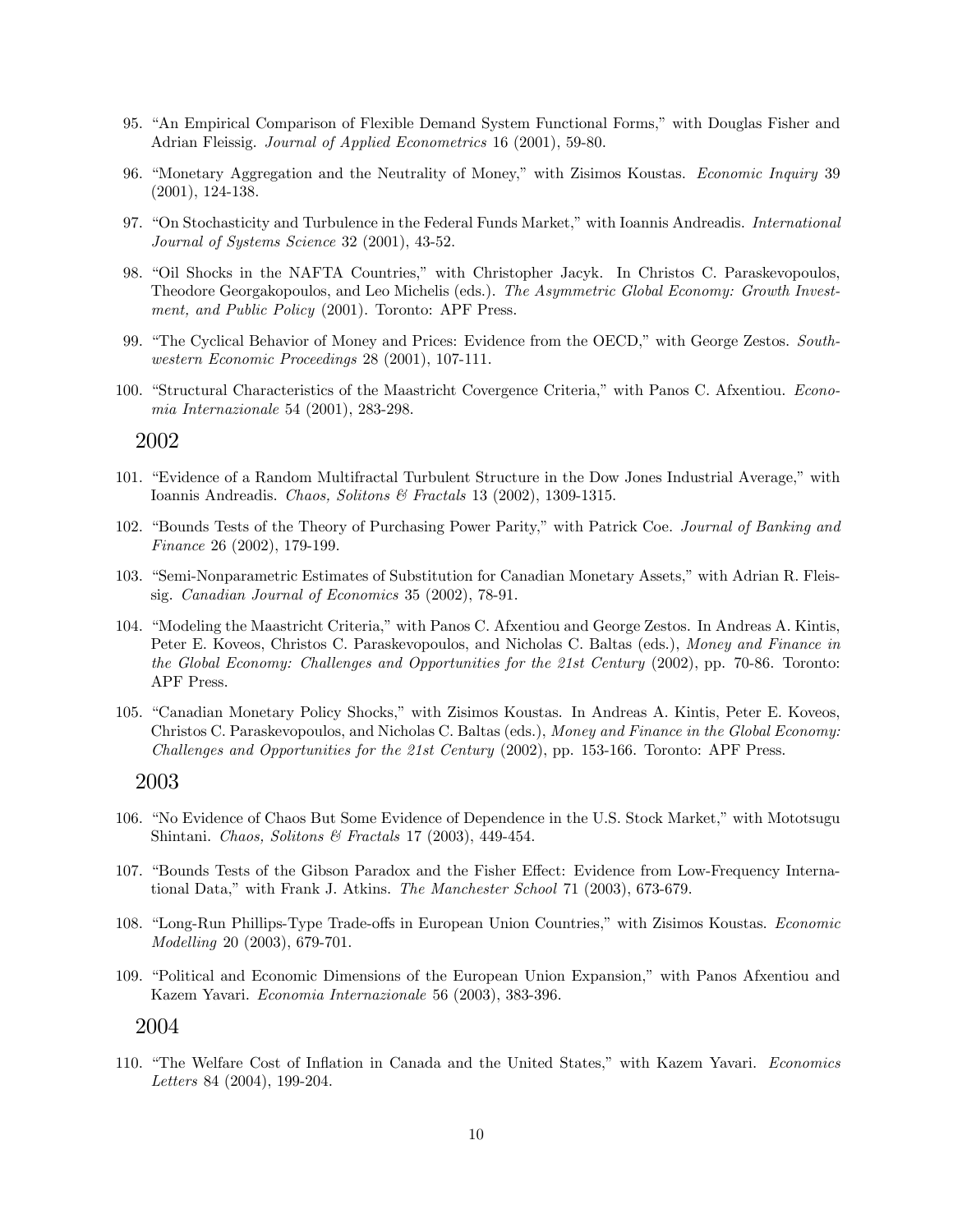- 111. "Random Fractal Structures in North American Energy Markets," with Ioannis Andreadis. Energy Economics 26 (2004), 389-399.
- 112. "Testing for Common Features in North American Energy Markets," with Ricardo Rangel-Ruiz. Energy Economics 26 (2004), 401-414.
- 113. "Long-Horizon Regression Tests of the Theory of Purchasing Power Parity," with Periklis Gogas. Journal of Banking and Finance 28 (2004), 1961-1985.
- 114. "Absence of Chaos and  $1/f$  Spectra, But Evidence of TAR Nonlinearities, in the Canadian Exchange Rate," with Asghar Shahmoradi. *Macroeconomic Dynamics* 8 (2004), 543-551.
- 115. "External and Domestic Growth Forces in the Performance of European Union Economies," with Panos Afxentiou and Kazem Yavari. Economia Internazionale, 57 (2004), 41-57.
- 116. "Nonlinear Time Series Analysis of Alberta's Deregulated Electricity Market," with Ioannis Andreadis. In Derek W. Bunn (ed.), Modeling Prices in Competitive Electricity Markets (Wiley Series in Financial Economics) 2004, pp. 147-159.

- 117. "Microeconometrics and Measurement Matters: Some Results from Monetary Economics for Canada," with Ricardo Rangel-Ruiz. Journal of Macroeconomics 27 (2005), 307-330.
- 118. "Rational Bubbles or Persistent Deviations from Market Fundamentals?" with Zisimos Koustas. Journal of Banking and Finance 29 (2005), 2523-2539.
- 119. "Semi-Nonparametric Estimates of the Demand for Money in the United States," with Asghar Shahmoradi. Macroeconomic Dynamics 9 (2005), 542-559.
- 120. "Business Cycles and Natural Gas Prices," with Asghar Shahmoradi. OPEC Review (2005), 75-84.
- 121. "Long Swings in the Canadian Dollar," with Karl Pinno. Applied Financial Economics 15 (2005), 73-76.
- 122. "The Welfare Cost of Inflation in Italy," with Kazem Yavari. Applied Economics Letters 12 (2005), 165-168.
- 123. "Revenue Smoothing in an ARIMA Framework: Evidence from the United States," with Periklis Gogas. In Claude Diebolt and Catherine Kyrtsou (eds.), New Trends in Macroeconomics, Springer (2005), pp. 79-88.

- 124. "Velocity and the Variability of Money Growth: Evidence from a VARMA, GARCH-M Model," with Akbar Shahmoradi. Macroeconomic Dynamics 10 (2006), 652-666.
- 125. "Comment on 'Singularity Bifurcations,' by Yijun He and William A. Barnett," with Asghar Shahmoradi. Journal of Macroeconomics 28 (2006), 23-26.
- 126. "Chaotic Monetary Dynamics with Confidence," with Mototsugu Shintani. Journal of Macroeconomics 28 (2006), 228-252.
- 127. "Univariate Tests for Nonlinear Structure," with Catherine Kyrtsou. Journal of Macroeconomics 28 (2006), 154-168.
- 128. "Nonlinear and Complex Dynamics in Real Systems," with William A. Barnett and Demitre Serletis. International Journal of Nonlinear Sciences and Numerical Simulation 7 (2006), 191-196.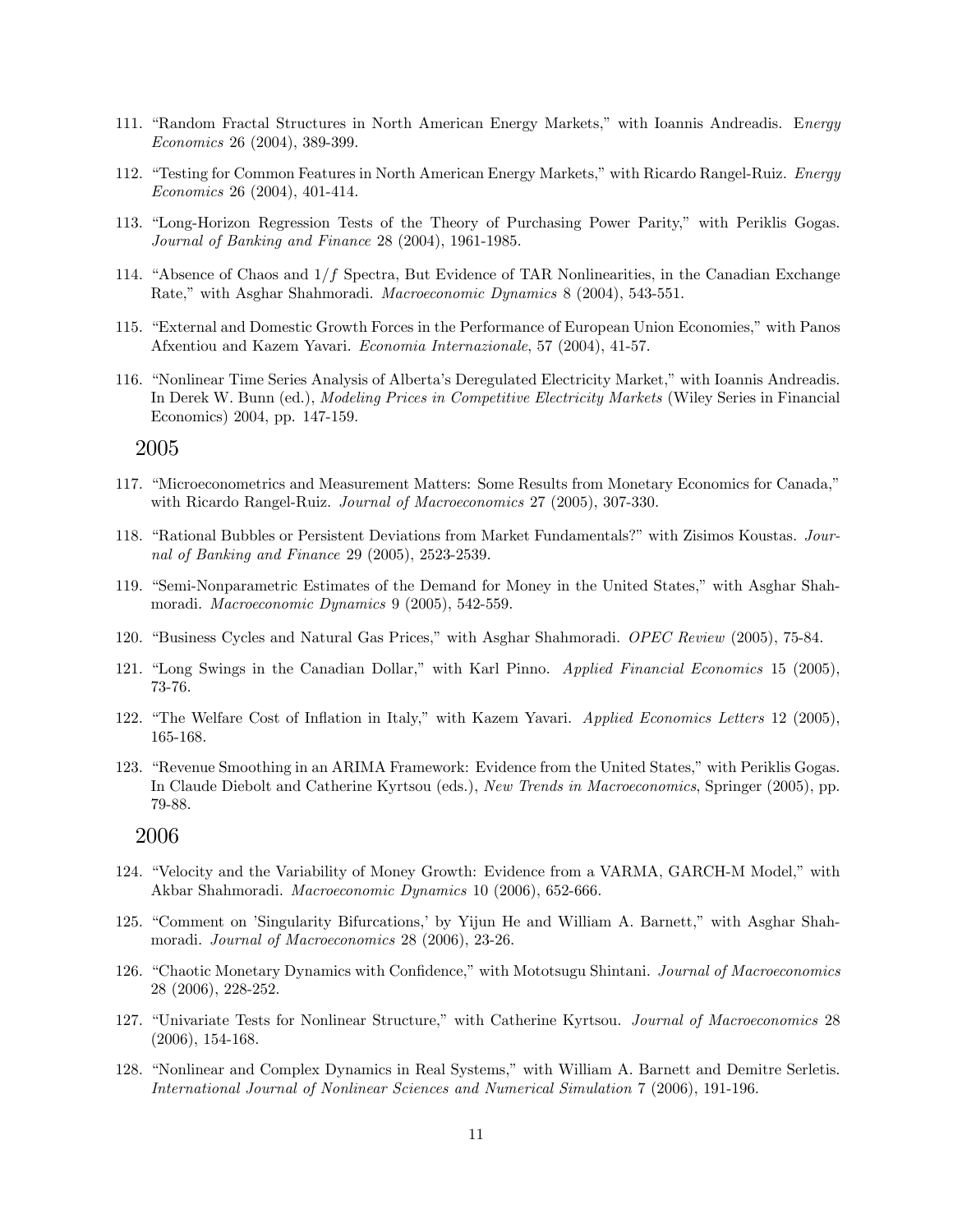- 129. "Randomly Modulated Periodic Signals in Alberta's Electricity Market," with Melvin J. Hinich. Studies in Nonlinear Dynamics and Econometrics 10(3) (2006), Article 5.
- 130. "Measuring and Testing Natural Gas and Electricity Markets Volatility: Evidence from Alberta's Deregulated Markets," with Akbar Shahmoradi. Studies in Nonlinear Dynamics and Econometrics 10(3) (2006), Article 10.
- 131. "Monetary Aggregation, Inflation, and Welfare," with Jagat Jit Virk. Applied Financial Economics 16 (2006), 499-512.
- 132. "Futures Trading and the Storage of North American Natural Gas," with Asghar Shahmoradi. OPEC Review (2006), 19-26.
- 133. "Corporate Financing in Canada," with Karl Pinno. Journal of Economic Asymmetries 3 (2006), 1-20.
- 134. "Returns and Volatility in the NYMEX Henry Hub Natural Gas Futures Market," with Asghar Shahmoradi. OPEC Review 30 (2006), 171-186.
- 135. "Cross-Country Evidence on the Demand for Money," with Jason Vaccaro. Economia Internazionale 59 (2006), 199-224.
- 136. "Panel Data Evidence on the Demand for Money," with Jason Vaccaro. Economia Internazionale 59 (2006), 525-549.
- 137. "Productivity Trends in the United States: Evidence from a Normalized Quadratic Variable Profit Function," with Guohua Feng. Journal of Economic Studies 33 (2006), 320-335.

- 138. "Episodic Nonlinear Event Detection in the Canadian Exchange Rate," with Melvin J. Hinich. Journal of the American Statistical Association 102 (2007), 68-74.
- 139. "Flexible Functional Forms, Curvature Conditions, and the Demand for Assets," with Asghar Shahmoradi. Macroeconomic Dynamics 11 (2007), 455-486.
- 140. "A Note on Imposing Local Curvature in Generalized Leontief Models," with Asghar Shahmoradi. Macroeconomic Dynamics 11 (2007), 290-294.
- 141. "Detecting Signatures of Stochastic Self-Organization in US Money and Velocity Measures," with Olga Y. Uritskaya. Physica A 385 (2007), 281-291.
- 142. "Informational Efficiency and Interchange Transactions in Alberta's Electricity Market," with Mattia Bianchi. The Energy Journal 28 (2007), 121-143.
- 143. "Episodic Nonlinearity and Nonstationarity in Alberta's Power and Natural Gas Markets," with Daniel Czamanski, Paul Dormaar, and Melvin J. Hinich. Energy Economics 29 (2007), 94-104.
- 144. "The Hurst Exponent in Energy Futures Prices," with Aryeh Rosenberg. *Physica A* 380 (2007), 325-332.
- 145. "On the Welfare Cost of Inflation in Europe," with Kazem Yavari. Applied Economics Letters 14 (2007), 111-113.
- 146. "On Fractional Integrating Dynamics in the U.S. Stock Market," with John Elder. Chaos, Solitons  $\mathcal{B}$ Fractals 34 (2007), 777-781.
- 147. "Financial Structure and Economic Growth: The Role of Heterogeneity," with Karl Pinno. Applied Financial Economics 17 (2007), 1129-1139.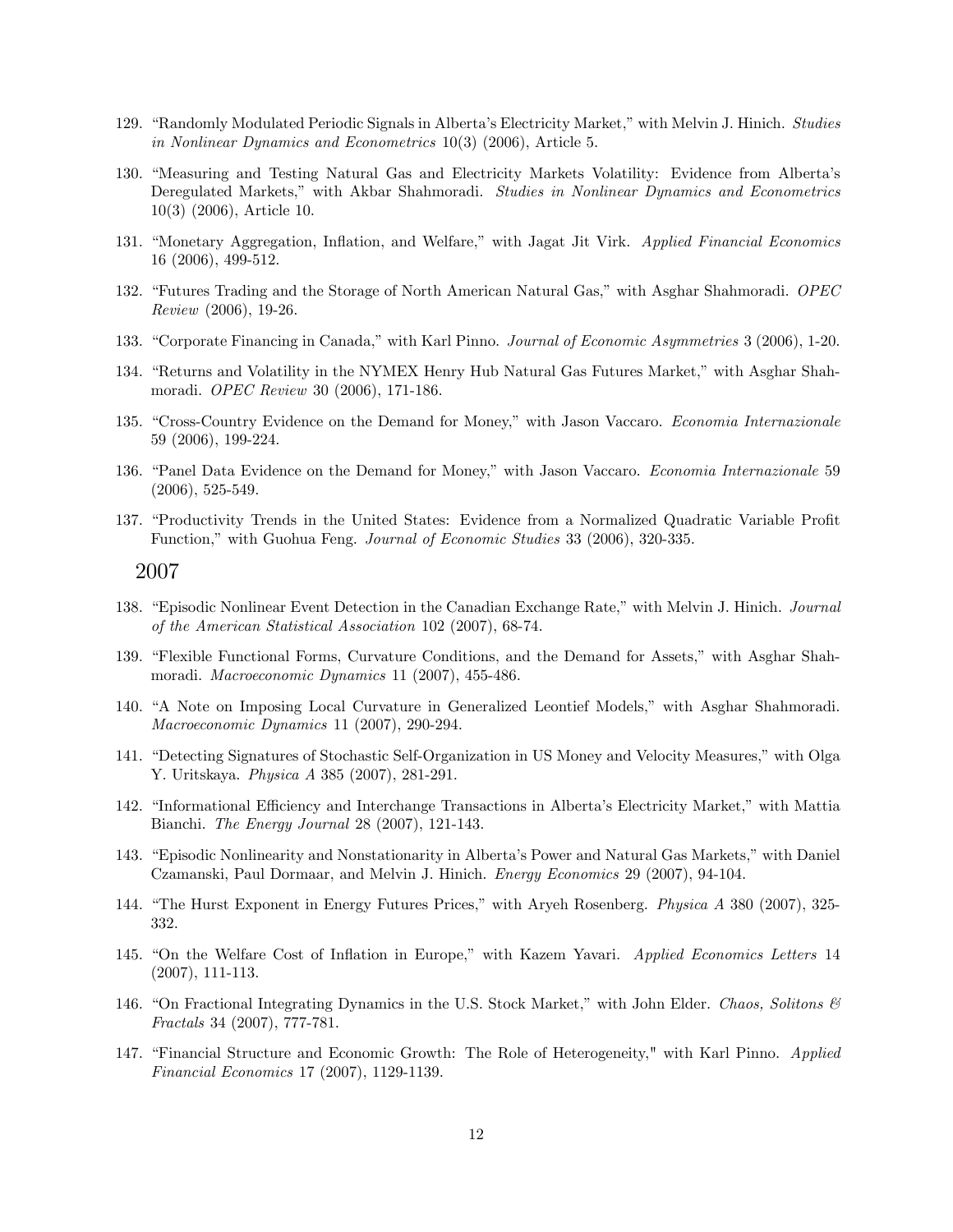- 148. "Effect of Noise on Estimation of Lyapunov Exponents from a Time Series," with Asghar Shahmoradi and Demitre Serletis. Chaos, Solitons & Fractals 32 (2007), 883-887.
- 149. "Effect of Noise on the Bifurcation Behaviour of Nonlinear Dynamical Systems," with Asghar Shahmoradi and Demitre Serletis. Chaos, Solitons & Fractals 33 (2007), 914-921.
- 150. "Chaos, Self Organized Criticality, and SETAR Nonlinearity: An Analysis of Purchasing Power Parity Between Canada and the United States," with Asghar Shahmoradi. Chaos, Solitons & Fractals 33 (2007), 1437-1444.
- 151. "The Feldstein-Horioka Puzzle in an ARIMA Framework," with Periklis Gogas. Journal of Economic Studies 34 (2007), 194-210.
- 152. "Productivity and Convergence Trends in the OECD: Evidence from a Normalized Quadratic Variable Profit Function," with Guohua Feng. In William A. Barnett and Apostolos Serletis (eds.) Functional Structure Inference. International Symposia in Economic Theory and Econometrics (ISETE) (2007), pp. 85-106. Amsterdam: Elsevier.
- 153. "Bayesian Estimation of Flexible Functional Forms, Curvature Conditions, and the Demand for Assets," with Asghar Shahmoradi. In William A. Barnett and Apostolos Serletis (eds.) Functional Structure Inference. International Symposia in Economic Theory and Econometrics (ISETE) (2007), pp. 59-83. Amsterdam: Elsevier.
- 154. "On Canada's Exchange Rate Regime," with Karl Pinno. In William A. Barnett and Apostolos Serletis (eds.) Functional Structure Inference. International Symposia in Economic Theory and Econometrics (ISETE) (2007), pp. 131-141. Amsterdam: Elsevier.
- 155. "Imports, Exports, and Prices in Alberta's Deregulated Power Market," with Paul Dormaar. In W. David Walls and Aidan Hollis (eds.) The Alberta Power Market (2007), pp. 78-88. Van Horne Institute.
- 156. "Power Trade on the Alberta-BC Interconnection," with Mattia Bianchi. In Apostolos Serletis (ed.) Quantitative and Empirical Analysis of Energy Markets  $(2007)$ , pp. 93-102. World Scientific.
- 157. "Cointegration Analysis of Power Prices in the Western North American Markets," with Mattia Bianchi. In Apostolos Serletis (ed.) Quantitative and Empirical Analysis of Energy Markets (2007), pp. 121-143. World Scientific.

- 158. "Consumer Preferences and Demand Systems," with William A. Barnett. Journal of Econometrics 147 (2008), 210-224.
- 159. "Productivity Trends in U.S. Manufacturing: Evidence from the NQ and AIM Cost Functions," with Guohua Feng. Journal of Econometrics 142 (2008), 281-311.
- 160. "Long Memory in Energy Futures Prices," with John Elder. Review of Financial Economics 17 (2008), 146-155.
- 161. "Note on Finite Approximations of the Asymptotically Ideal Model," with Asghar Shahmoradi. Macroeconomic Dynamics 12 (2008), 579-590.
- 162. "Quantifying Multiscale Inefficiency in Electricity Markets," with Olga Y. Uritskaya. Energy Economics 30 (2008), 3109-3117.
- 163. "Semi-Nonparametric Estimates of Interfuel Substitution in U.S. Energy Demand," with Asghar Shahmoradi. Energy Economics 30 (2008), 2123-2133.
- 164. "Randomly Modulated Periodicity in the U.S. Stock Market," with Melvin J. Hinich. Chaos, Solitons & Fractals 36 (2008), 654-659.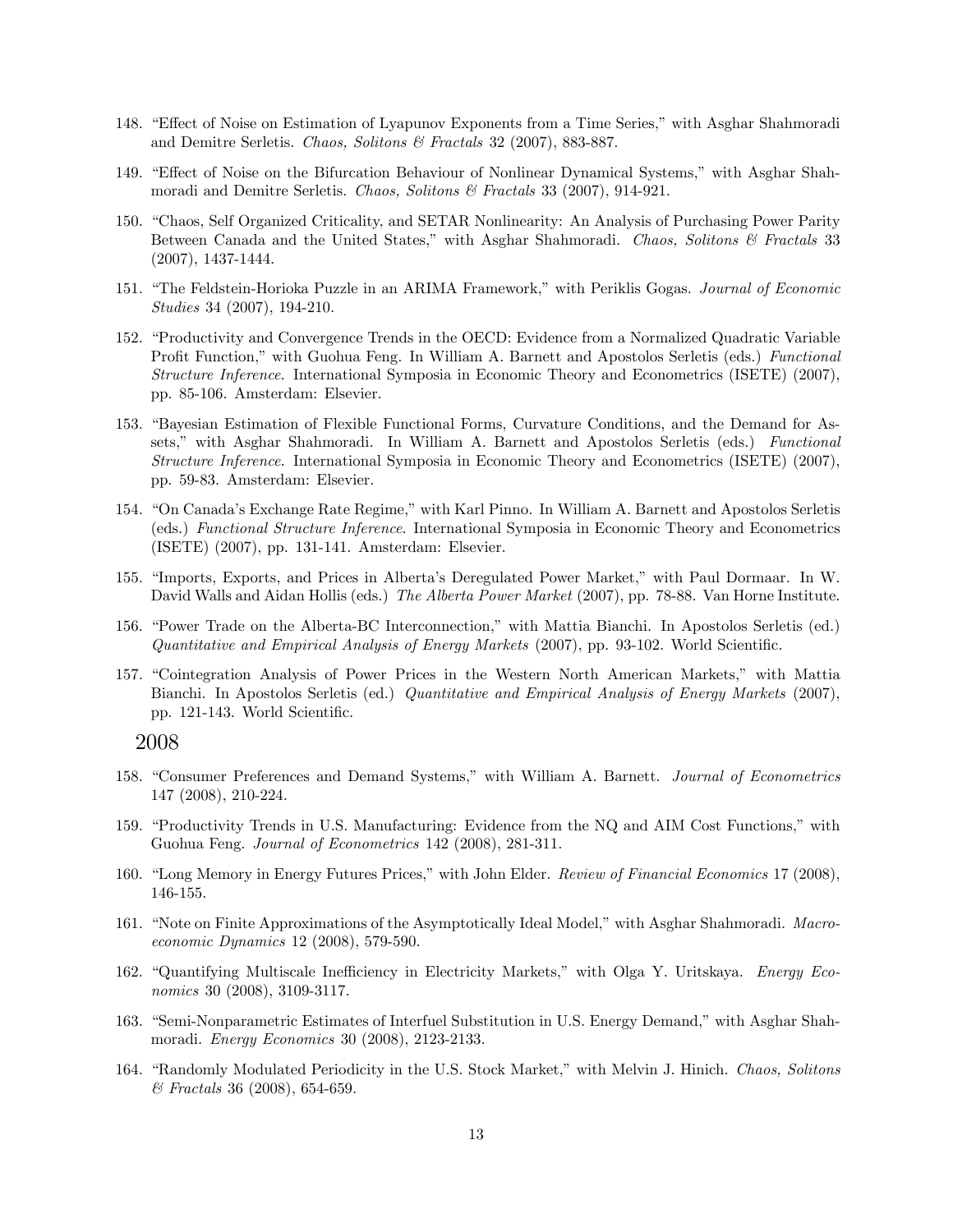- 165. "Threshold Random Walks in the U.S. Stock Market," with Zisimos Koustas and Jean-François Lamarche. Chaos, Solitons & Fractals 37 (2008), 43-48.
- 166. "Detrended Fluctuation Analysis of the US Stock Market," with Olga Y. Uritskaya and Vadim M. Uritsky. International Journal of Bifurcation and Chaos 18 (2008), 1-5.
- 167. "Yield." In William A. Darity, Jr., ed., *International Encyclopedia of the Social Sciences*, 2nd edition, vol. 9, p. 164-166. Farmington Hills, Mich.: Macmillan Reference USA (2008).
- 168. "Spreads." In William A. Darity, Jr., ed., *International Encyclopedia of the Social Sciences*, 2nd edition, vol. 8, p. 68-69. Farmington Hills, Mich.: Macmillan Reference USA (2008).
- 169. "Liquidity." In William A. Darity, Jr., ed., International Encyclopedia of the Social Sciences, 2nd edition, vol. 4, p. 459-460. Farmington Hills, Mich.: Macmillan Reference USA (2008).
- 170. "Neutrality of Money." In William A. Darity, Jr., ed., International Encyclopedia of the Social Sciences, 2nd edition, vol. 5, p. 490-491. Farmington Hills, Mich.: Macmillan Reference USA (2008).
- 171. "Substitutability." In William A. Darity, Jr., ed., International Encyclopedia of the Social Sciences, 2nd edition, vol. 8, p. 207-208. Farmington Hills, Mich.: Macmillan Reference USA (2008).
- 172. "Technological Progress, Skill Bias." In William A. Darity, Jr., ed., International Encyclopedia of the Social Sciences, 2nd edition, vol. 8, p. 300-302. Farmington Hills, Mich.: Macmillan Reference USA (2008).

- 173. "A Bayesian Classification Approach to Monetary Aggregation." Macroeconomic Dynamics 13 (2009), 200-219.
- 174. "Mean Reversion in the US Stock Market," with Aryeh Rosenberg. Chaos, Solitons & Fractals 40 (2009), 2007-2015.
- 175. "The Effects of Exchange Rate Uncertainty on Exports," with Sajjadur Rahman. Journal of Macroeconomics 31 (2009), 500-507.
- 176. "Efficiency and Productivity of the U.S. Banking Industry, 1998-2005: Evidence from the Fourier Cost Function Satisfying Global Regularity Conditions," with Guohua Feng. *Journal of Applied Economet*rics 24 (2009), 105-138.
- 177. "Oil Price Uncertainty in Canada," with John Elder. *Energy Economics* 31 (2009), 852-856.
- 178. "Forecasting in Inefficient Commodity Markets," with Periklis Gogas. Journal of Economic Studies 36 (2009), 383-392.
- 179. "Energy Sector Pricing: On the Role of Neglected Nonlinearity," with Catherine Kyrtsou and Anastasios G. Malliaris. Energy Economics 31 (2009), 492-502.
- 180. "The Output Effects of Money Growth Uncertainty: Evidence from a Multivariate GARCH-in-Mean VAR," with Sajjadur Rahman. Open Economies Review 20 (2009), 607-630.
- 181. "Testing for Causality in the Transmission of Eurodollar and U.S. Interest Rates," with Richard A. Ajayi. Applied Financial Economics 19 (2009), 439-443.
- 182. "The Effects of Inflation Uncertainty: Some International Evidence," with Sajjadur Rahman. Journal of Economic Studies 36 (2009), 541-550.
- 183. "Measuring Consumer Preferences and Estimating Demand Systems," with William A. Barnett. In Daniel Slottje (ed.), Quantifying Consumer Preferences (2009), pp. 1-35. Contributions to Economic Analysis. Emerald.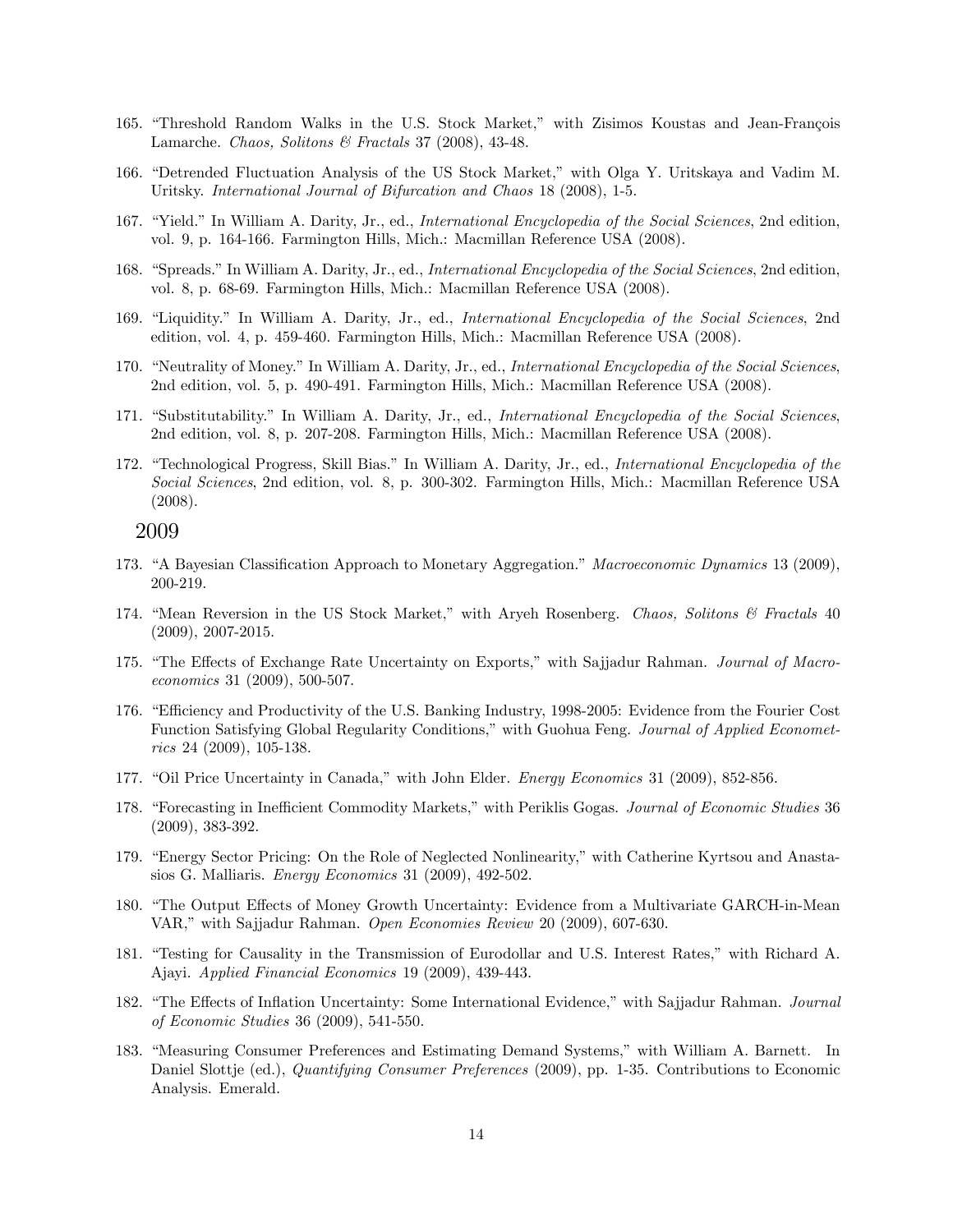184. "The Differential Approach to Demand Analysis and the Rotterdam Model," with William A. Barnett. In Daniel Slottje (ed.), Quantifying Consumer Preferences (2009), pp. 61-81. Contributions to Economic Analysis. Emerald.

2010

- 185. "Oil Price Uncertainty," with John Elder. Journal of Money, Credit and Banking 42 (2010), 1137-1159.
- 186. "A Primal Divisia Technical Change Index Based on the Output Distance Function," with Guohua Feng. Journal of Econometrics 159 (2010), 320-330.
- 187. "Semi-Nonparametric Estimates of Currency Substitution Between the Canadian Dollar and the U.S. Dollar," with Guohua Feng. *Macroeconomic Dynamics* 14 (2010), 29-55.
- 188. "Efficiency, Technical Change, and Returns to Scale in Large U.S. Banks: Panel Data Evidence from an Output Distance Function Satisfying Theoretical Regularity," with Guohua Feng. Journal of Banking and Finance 34 (2010), 127-138.
- 189. "Consumption Effects of Government Purchases," with Asghar Shahmoradi. Journal of Macroeconomics 32 (2010), 892-905.
- 190. "Interfuel Substitution in the United States," with Govinda Timilsina and Olexandr Vasetsky. Energy Economics 32 (2010), 737-745.
- 191. "International Evidence on Sectoral Interfuel Substitution," with Govinda Timilsina and Olexandr Vasetsky. The Energy Journal 31 (2010), 1-29.
- 192. "The Asymmetric Effects of Oil Price and Monetary Policy Shocks: A Nonlinear VAR Approach," with Sajjadur Rahman. *Energy Economics* 32 (2010), 1460-1466.
- 193. "Purchasing Power Parity Over a Century," with Yevheniya Hyrina. Journal of Economic Studies 117 (2010), 117-144.
- 194. "Forecast Evaluation in Daily Commodities Futures Markets," with Periklis Gogas. International Journal of Financial Markets and Derivatives 1 (2010), 155-168.

#### 2011

- 195. "Introduction to Macroeconomic Dynamics Special Issue on Oil Price Shocks," with John Elder. Macroeconomic Dynamics 15 (Supplement 3) (2011), 327-336.
- 196. "The Asymmetric Effects of Oil Price Shocks," with Sajjadur Rahman. Macroeconomic Dynamics 15 (Supplement 3) (2011), 437-471.
- 197. "Volatility in Oil Prices and Manufacturing Activity: An Investigation of Real Options," with John Elder. Macroeconomic Dynamics 15 (Supplement 3) (2011), 379-395.
- 198. "International Evidence on Aggregate Short-Run and Long-Run Interfuel Substitution," with Govinda Timilsina and Olexandr Vasetsky. Energy Economics 33 (2011), 209-216.
- 199. "Inflation and Welfare in Latin America," with Kazem Yavari. Open Economies Review 22 (2011), 39-52.

2012

200. "Imposing Local Curvature in the QUAIDS," with Dongfeng Chang. Economics Letters 115 (2012), 41-43.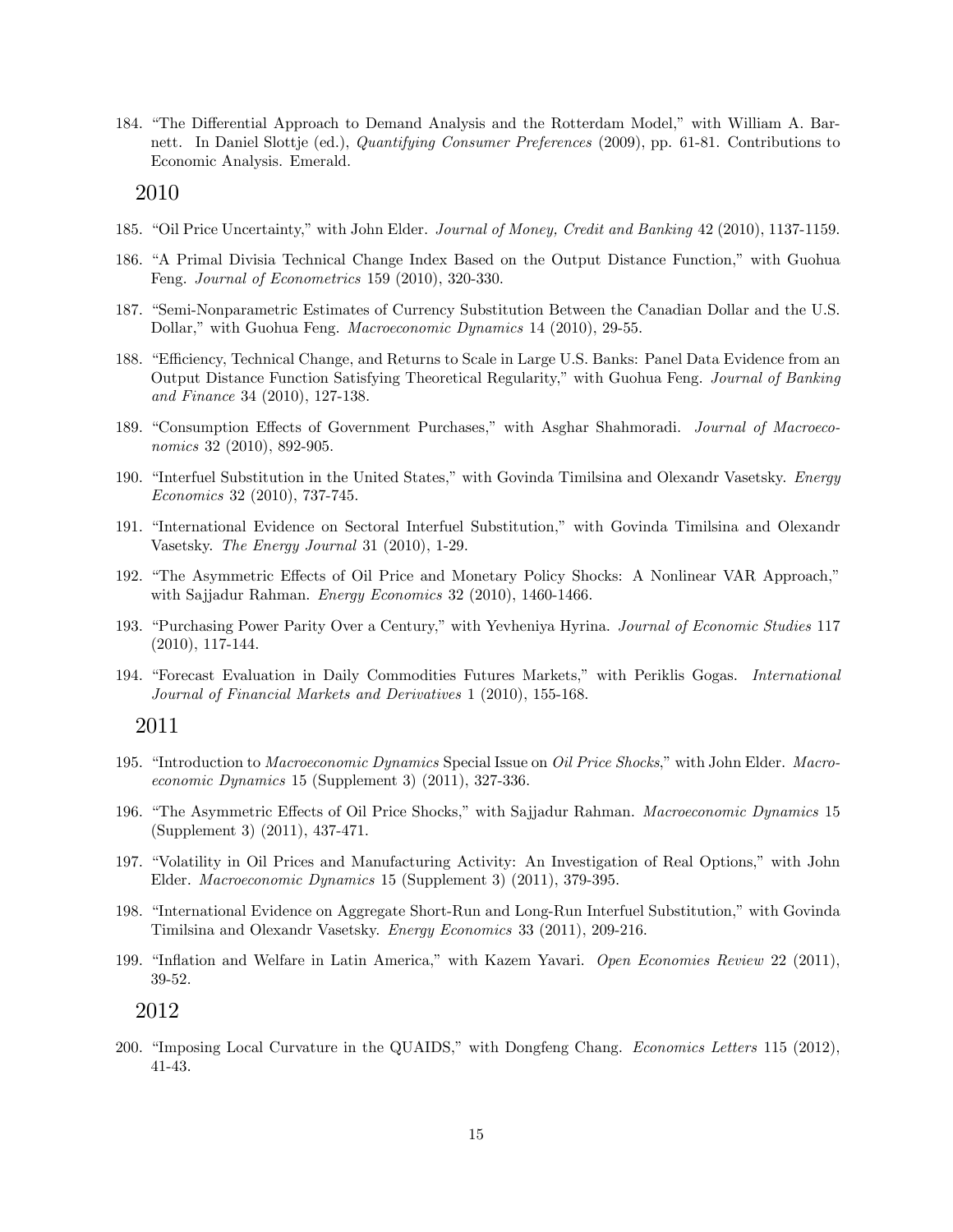- 201. "Episodic Nonlinearity in Leading Global Currencies," with Anastasios G. Malliaris, Melvin J. Hinich, and Periklis Gogas. Open Economies Review 23 (2012), 337-357.
- 202. "Oil Price Uncertainty and the Canadian Economy: Evidence from a VARMA, GARCH-in-Mean, Asymmetric BEKK Model," with Sajjadur Rahman. Energy Economics 34 (2012), 603-610.
- 203. "Macroeconomics as a Science: Foreword to William A. Barnett, Getting it Wrong: How Faulty Monetary Statistics Undermine the Fed, the Financial System, and the Economy.î In William A. Barnett, Getting it Wrong: How Faulty Monetary Statistics Undermine the Fed, the Financial System, and the Economy. Cambridge MA: The MIT Press (2012).
- 204. "A Statistical Test of Chaotic Purchasing Power Parity Dynamics," with Asghar Shahmoradi. In Catherine Kyrtsou and Costas Vorlow (eds.), Progress in Financial Markets Research. New York: Nova Science Publishers (2012), pp. 103-120.

- 205. "Oil Price Uncertainty and Industrial Production," with Karl Pinno. The Energy Journal 34 (2013), 191-216.
- 206. "The Case for Divisia Money Targeting," with Sajjadur Rahman. Macroeconomic Dynamics 17 (2013), 1638-1658.
- 207. "Interest Rates, Leverage, and Money," with Khandokar Istiak and Periklis Gogas. Open Economies Review 24 (2013), 51-78.
- 208. "Is the Oil Price-Output Relation Asymmetric?" with Khandokar Istiak. The Journal of Economic Asymmetries 10 (2013), 10-20.
- 209. "Public Infrastructure and Externalities in U.S. Manufacturing: Evidence from the Price Augmenting AIM Cost Function," with Guohua Feng. *Macroeconomic Dynamics* 17 (2013), 1367-1410.

#### 2014

- 210. "Introduction to Internally Consistent Modeling, Aggregation, Inference, and Policy," with James J. Heckman. Journal of Econometrics 183 (2014), 1-4.
- 211. "Undesirable Outputs and a Primal Divisia Productivity Growth Index Based on the Directional Output Distance Function," with Guohua Feng. *Journal of Econometrics* 183 (2014), 135–146.
- 212. "The Demand for Gasoline: Evidence from Household Survey Data," with Dongfeng Chang. Journal of Applied Econometrics 29 (2014), 291-313.
- 213. "Divisia Monetary Aggregates, the Great Ratios, and Classical Money Demand Functions," with Periklis Gogas. Journal of Money, Credit and Banking 46 (2014), 229-241.
- 214. "Energy Markets Volatility Modelling using GARCH," with Olga Efimova. Energy Economics 43 (2014), 264-273.
- 215. "Oil and the Economy: A Cross Bicorrelation Perspective," with Rafael Romero-Meza and Semei Coronado. Journal of Economic Asymmetries 11 (2014), 91-95.

- 216. "On the Output Effects of Monetary Variability," with Sajjadur Rahman. Open Economies Review 26 (2015), 225-236.
- 217. "Imposing Theoretical Regularity on Flexible Functional Forms," with Guohua Feng. Econometric Reviews 34 (2015),  $198-227$ .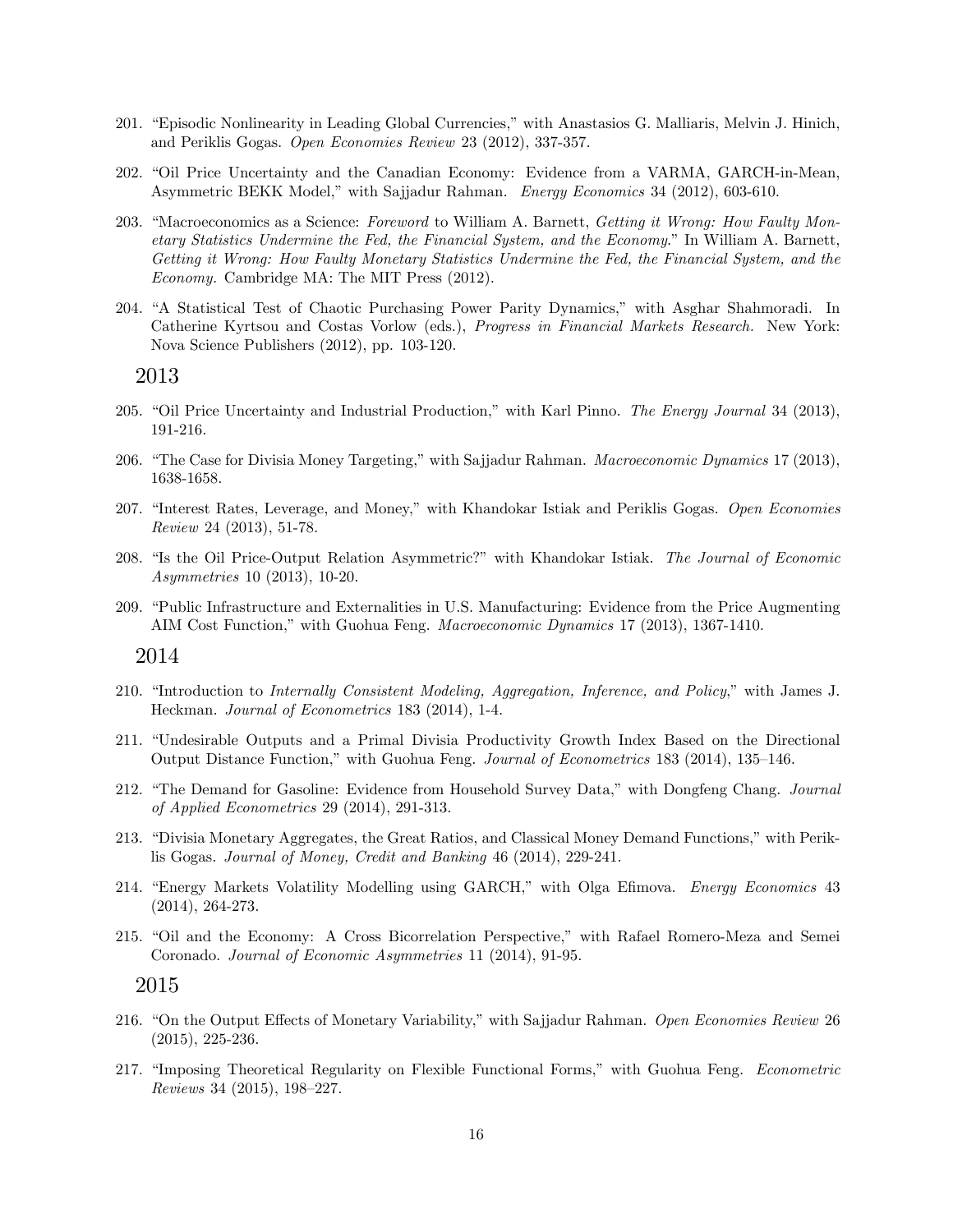- 218. "Nonlinear and Complex Dynamics in Economics," with William A. Barnett and Demitre Serletis. Macroeconomic Dynamics 19 (2015), 1749-1779.
- 219. "Introduction to Econometrics with Theory: A Special Issue Honoring William A. Barnett," with James J. Heckman. Econometric Reviews 34 (2015), 1-5.
- 220. "Nonlinearities and Financial Contagion in Latin American Stock Markets," with Rafael Romero-Meza, Claudio Bonilla, and Hugo Benedetti. Economic Modelling 51 (2015), 653-656.

- 221. "Money, Velocity, and the Stock Market," with Karl Pinno. *Open Economies Review* 27 (2016), 671-695.
- 222. "Volatility and a Century of Energy Markets Dynamics," with Libo Xu. Energy Economics 55 (2016), 1-9.
- 223. "A Note on Leverage and the Macroeconomy," with Khandokar Istiak. Macroeconomic Dynamics 20 (2016), 429-445.
- 224. "Monetary and Fiscal Policy Switching with Time-Varying Volatilities," with Libo Xu. Economics Letters 145 (2016), 202-205.
- 225. "Introduction to Macroeconomic Dynamics Special Issue on Complexity in Economic Systems." Macroeconomic Dynamics 20 (2016), 461-465.
- 226. "Sectoral Interfuel Substitution in Canada: An Application of NQ Flexible Functional Forms," with Ali Jadidzadeh. The Energy Journal 37 (2016), 181-199.
- 227. "Are the Responses of the U.S. Economy Asymmetric to Positive and Negative Money Supply Shocks?" with Khandokar Istiak. Open Economies Review 27 (2016), 303-316.

#### 2017

- 228. "Financial Frictions and the Fiscal Theory of Price Level Determination," with Libo Xu. Open Economies Review 28 (2017), 251-272.
- 229. "Electricity Prices, Large-Scale Renewable Integration, and Policy Implications," with Evangelos Kyritsis and Jonas Andersson. Energy Policy 101 (2017), 550-560.
- 230. "How Does the U.S. Natural Gas Market React to Demand and Supply Shocks in the Crude Oil Market?" with Ali Jadidzadeh. Energy Economics 63 (2017), 66-74.
- 231. "Financial Intermediary Leverage Spillovers," with Khandokar Istiak. Research in International Business and Finance 39 (2017), 1000-1007.
- 232. "Monetary Policy and Leverage Shocks," with Khandokar Istiak. International Journal of Finance and Economics 22 (2017), 115-128.
- 233. "Shadow Prices of  $CO_2$  Emissions at U.S. Electric Utilities: A Random-Coefficient, Random-Directional-Vector Directional Output Distance Function Approach," with Guohua Feng and Chuan Wang. Empirical Economics. DOI 10.1007/s00181-016-1217-y

#### Forthcoming

- "Monetary Neutrality," with Zisimos Koustas. Macroeconomic Dynamics.
- "Stochastic Volatility Demand Systems," with Maksim Isakin. Econometric Reviews.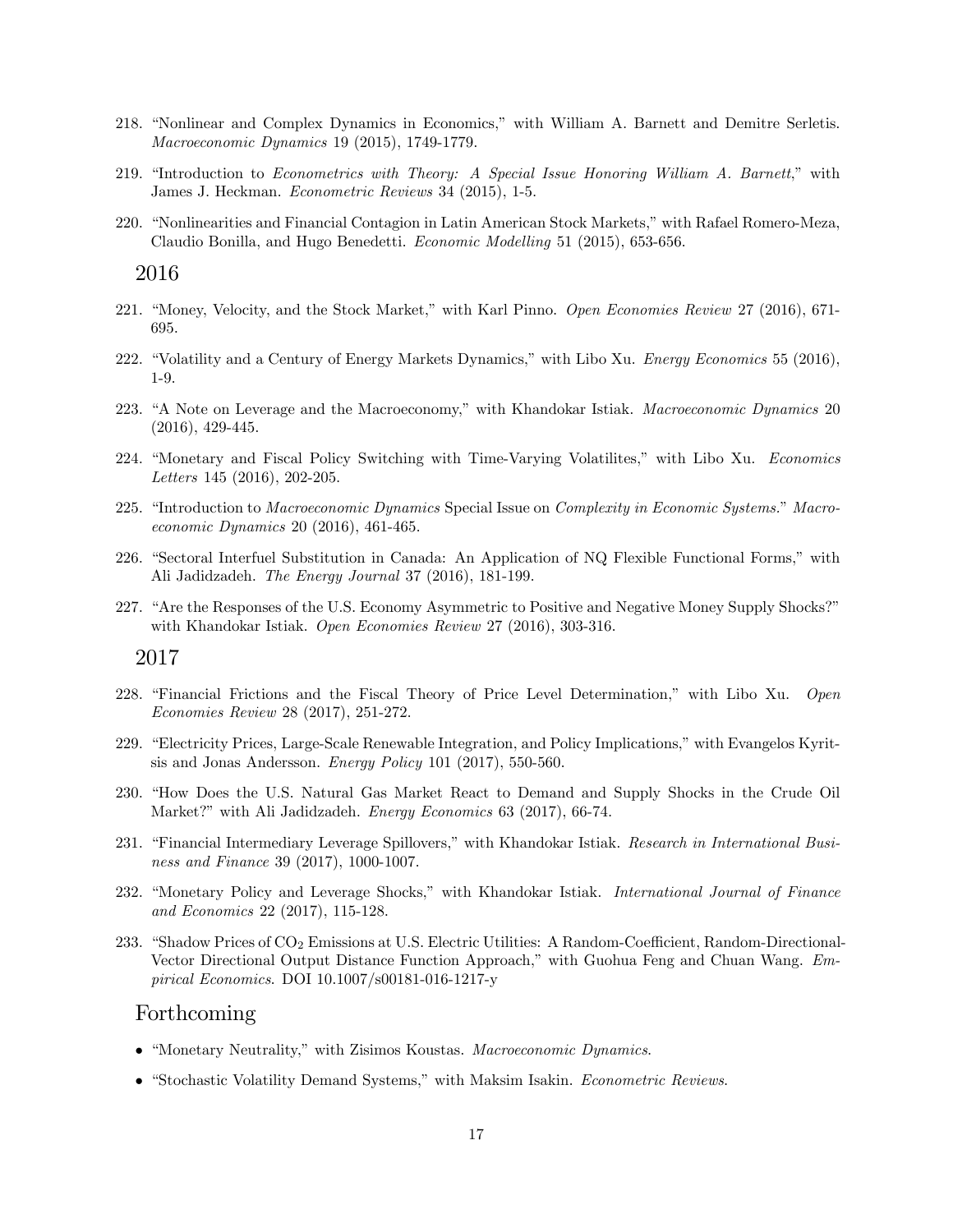- "Oil, Uncertainty, and Gasoline Prices," with Dongfeng Chang. Macroeconomic Dynamics.
- "The Zero Lower Bound and Crude Oil and Financial Markets Spillovers," with Libo Xu. Macroeconomic Dynamics.
- "Communication Frictions, Sentiments, and Nonlinear Business Cycles," with Libo Xu. International Journal of Economic Theory.
- "Introduction to Macroeconomic Dynamics Special Issue on Dynamics of Oil and Commodity Prices, with Matteo Manera. Macroeconomic Dynamics.
- "Oil Price Shocks and the Credit Default Swap Market," with Wei Dai. Open Economies Review.
- $\bullet$  "Broker-Dealer Leverage and the Stock Market," with Khandokar Istiak. Open Economies Review.
- "150 Years of the Oil Price-Macroeconomy Relationship," with Elaheh Asadi Mehmandosti. Macroeconomic Dynamics.
- "The Demand for Liquid Assets: Evidence from the Minflex Laurent Demand System with Conditionally Heteroscedastic Errors," with Dongfeng Chang. Macroeconomic Dynamics.

## Work in Progress

- "A Century of Interfuel Substitution," with Nurul Hossain.
- "Demand Systems with Heteroscedastic Disturbances," with Libo Xu.
- $\bullet$  "Oil Prices and the Renewable Energy Sector," with Evangelos Kyritsis.
- "The Demand for Assets and Optimal Monetary Aggregation," with Ali Jadidzadeh.
- "The Demand for Assets: Evidence form the Markov Switching Normalized Quadratic Model," with Libo Xu.
- $\bullet$  "User Costs, the Financial Firm, and Monetary and Regulatory Policy," with Maksim Isakin.
- "Banking Technology in Markov Switching Economies," with Maksim Isakin.
- "Economic Policy Uncertainty and Real Output: Evidence from the G7 Countries," with Khandokar Istiak.
- "The Zero Lower Bound and Market Spillovers: Evidence from the G7 and Norway," with Evangelos Kyritsis.
- $\bullet$  "Money Supply Volatility and the Macroeconomy," with Libo Xu.
- "Crude Oil and Biofuel Agricultural Commodity Prices," with Semei Coronado, Omar Rojas, Rafael Romero-Meza, and Leslie Verteramo Chiu.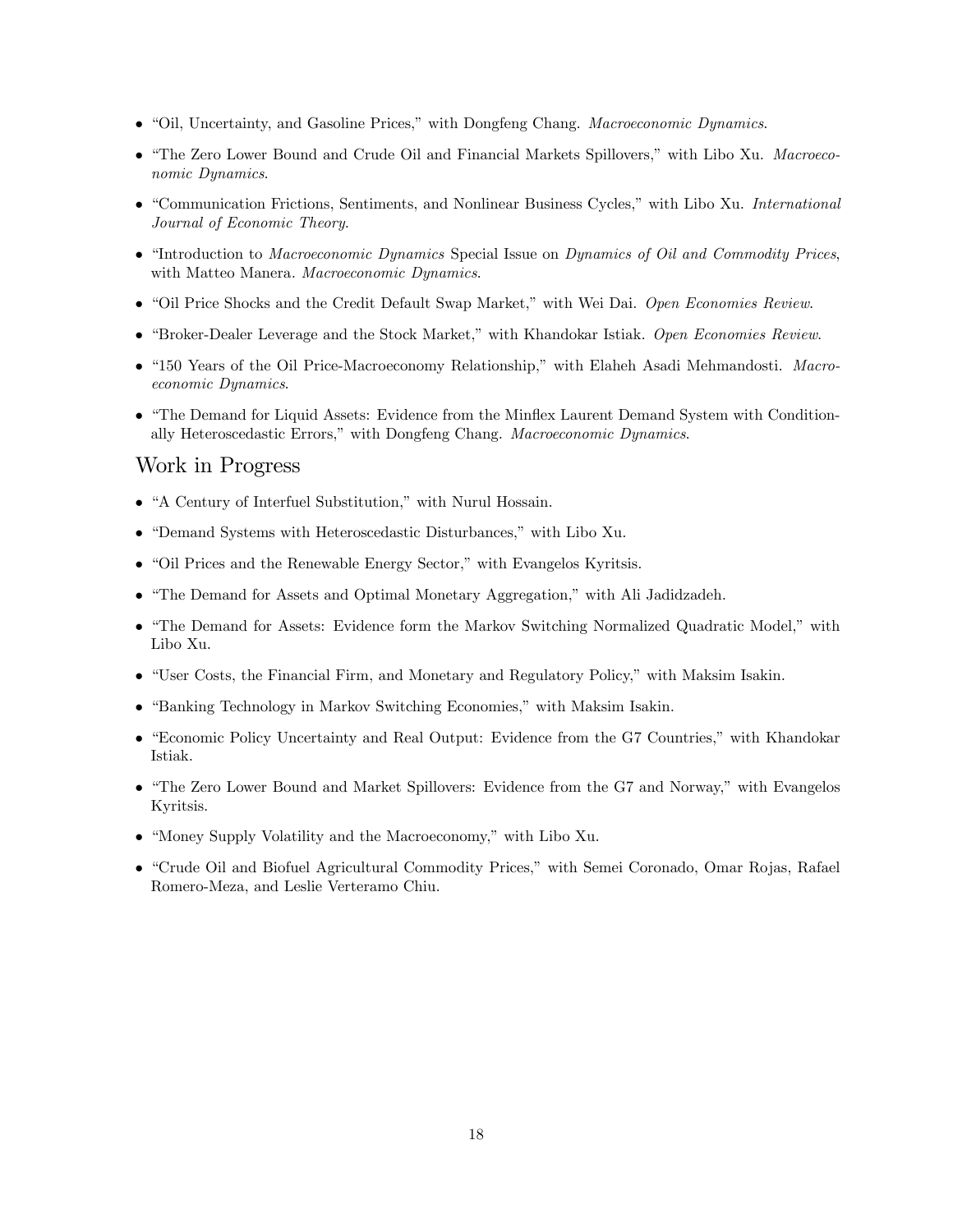#### SUPERVISION OF GRADUATE STUDENTS

### Doctoral Dissertations Supervised

- 1. Gogas, Periklis. "Purchasing Power Parity, Balanced Growth, and Volatility Forecasting: An Application of Recent Developments in Time Series Analysis," 2000. (Placement: Democritus University, Greece)
- 2. Shahmoradi, Asghar. "Flexible Functional Forms and the Demand for Assets," 2006. (Placement: International Monetary Fund, Washington, D.C.)
- 3. Feng, Guohua. "Three Essays in Productivity and Efficiency," 2008. (Placement: University of North Texas and Monash University)
- 4. Rahman, Sajjadur. "Volatility and Assymetry in Macroeconomics," 2009. (Placement: Texas A&M University – San Antonio)
- 5. Chang, Dongfeng (Karen). "Essays on Applied Econometrics," 2013. (Placement: Shandong University, China)
- 6. Istiak, Khandokar. "Leverage and the Macroeconomy," 2015. (Placement: University of South Alabama)
- 7. Jadidzadeh, Ali. "Essays on Micro- and Macro-Econometrics," 2015. (Placement: School of Public Policy, University of Calgary)
- 8. Isakin, Maksim. "Three Essays in Financial Economics," 2016. (Placement: Cleveland State University)
- 9. Pinno, Karl. "Three Essays in Macroeconometrics," 2016. (Placement: University of British Columbia ó Okanagan Campus)
- 10. Xu, Libo. "Three Essays in Macroeconomics and Monetary Economics," 2017. (Placement: University of San Fransisco)
- 11. Esheba, Muna. In progress.
- 12. Hossain, Nurul. In progress.
- 13. Dai, Wei. In progress.
- 14. Nsafoah, Dennis. In progress.
- 15. Kyritsis, Evangelos. "Empirical Analysis in Renewable Energy Economics." Co-supervisor (with Jonas Andersson), Norwegian School of Economics. In progress.

## M.A. Theses Supervised

- 1. Banack, David. "The Message in Petroleum Futures Prices," 1990.
- 2. King, Martin. "A Perspective on Money and Monetary Mechanisms in Canada," 1990.
- 3. Dormaar, Paul. "Chaotic Dynamics in Futures Markets," 1993.
- 4. Shamji, Mebz. "Tests of Purchasing Power Parity in OECD Countries," 1993.
- 5. Krause, David. "Does Money Matter?" 1995.
- 6. Kemp, Todd. "The Behavior of Natural Gas Prices," 1995.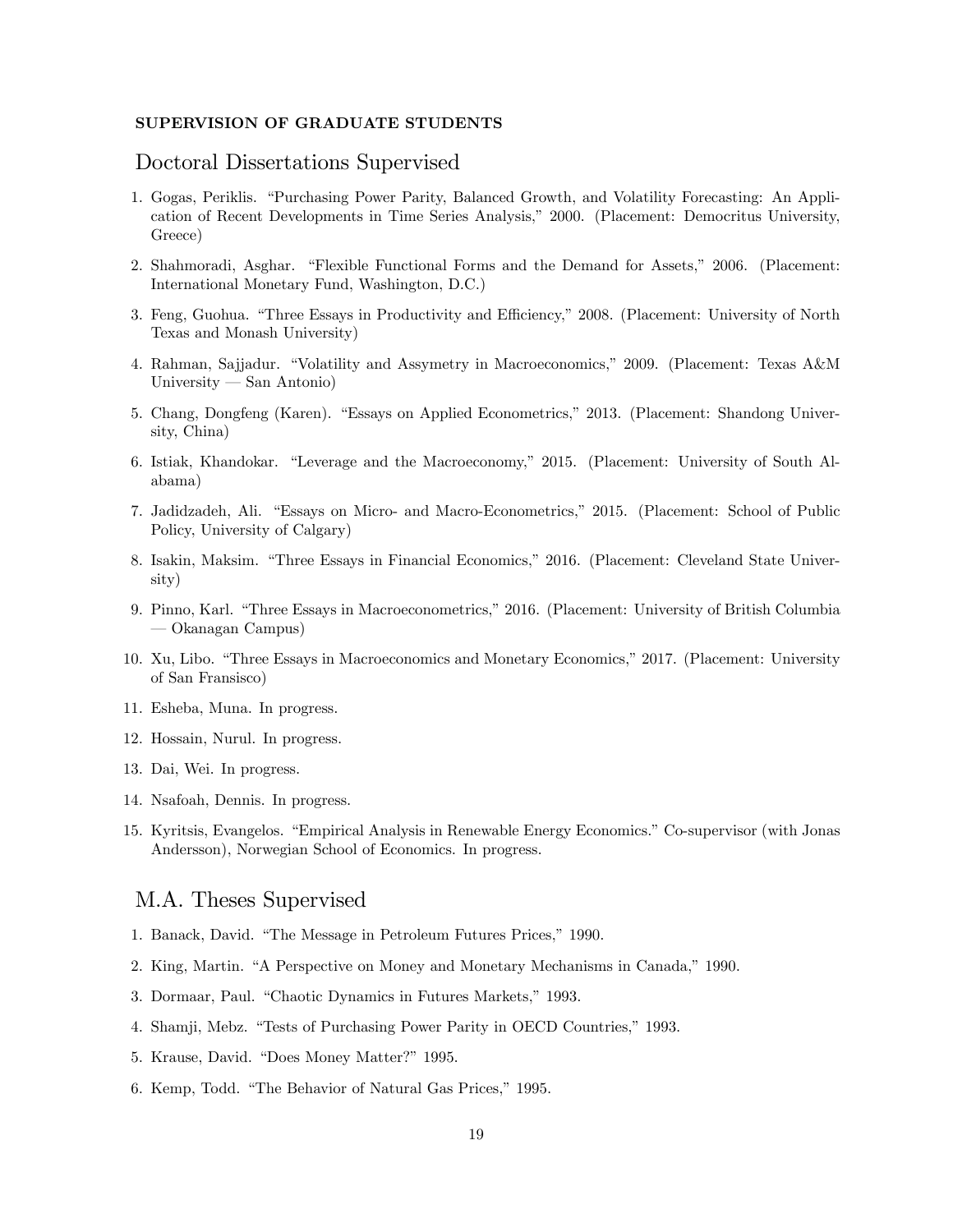- 7. Beg, Sarena. "Determinants of Velocity," 1996.
- 8. Sharma, Faizal. "Canadian Monetary Policy Shocks," 1996.
- 9. Chwee, Victor. "The Dynamic Effects of Monetary Policy Shocks," 1996.
- 10. Schorn, Richard. "Determination of Efficient Inflationary Levels Under Various Government Policy Perspectives," 1996.
- 11. Jacyk, Chris. "The Effects of Oil Price Shocks," 1997.
- 12. McGrath, Sean. "Predictability of Energy Prices," 1998.
- 13. Hutton, Correy. "The Term Structure of Canadian Interest Rates," 1998.
- 14. Molik, Terence. "The Construction of Aggregation-Theoretic Money Measures for Canada," 1999.
- 15. Joncic, John. "An Empirical Review of Monetary Aggregates in Canada: Substitution, Separability and Time Series Characteristics," 2000.
- 16. Rangel-Ruiz, Ricardo. "Nonparametric and Semi-Nonparametric Approaches to the Demand for Liquid Assets in Canada," 2000.
- 17. Virk, Jagat Jit, "Inflation, Welfare, and Monetary Aggregation Issues," 2002.
- 18. Stokl, Richard. "On Chaos and Self-Organized Criticality," 2003.
- 19. Chiew, Robert. "Business Cycles Synchronicity and the Fixed Exchange Rate," 2003.
- 20. Anderson, Carmen. "An Analysis of the Bayesian Classification of Monetary Assets in the United States," 2003.
- 21. Chan, Patrick. "European Union and European Monetary Union," 2004.
- 22. Vaccaro, Jason. "Cross-Country Evidence on the Demand for Money," 2005.
- 23. Leung, Benny. "The Duration of Bull and Bear Markets in the Dow Jones Industrial Average," 2006.
- 24. Rosenberg, Aryeh A. "Oil Price Volatility and the Canadian Macroeconomy," 2006.
- 25. Hyrina, Genya. "The Validity of Purchasing Power Parity over the Last Century," 2007.
- 26. Vasetsky, Olexandr. "Interfuel and Interfactor Substitution in Different Sectors of the U.S. Economy," 2009.
- 27. Wyllie, Kenneth. "Wind Power and Its Effects on the Alberta Wholesale Electricity Market," 2012.
- 28. Efimova, Olga. "Energy Commodity Volatility Modelling using GARCH," 2012.

## M.Sc. Theses Supervised

1. Bianchi, Mattia. "Power Systems as Open Markets: The Case of Alberta's Deregulated Electricity Market," Dipartimento di Ingegneria Gestionale, Politecnico di Milano, Milano, Italy, 2006. (Placement: Assistant Professor of Business Administration, Stockholm School of Economics)

## M.Ec. Projects Supervised

1. Sondergard, Murray. "An Examination of the Efficient Markets Hypothesis for the Toronto Stock Exchange,"  $1992$ .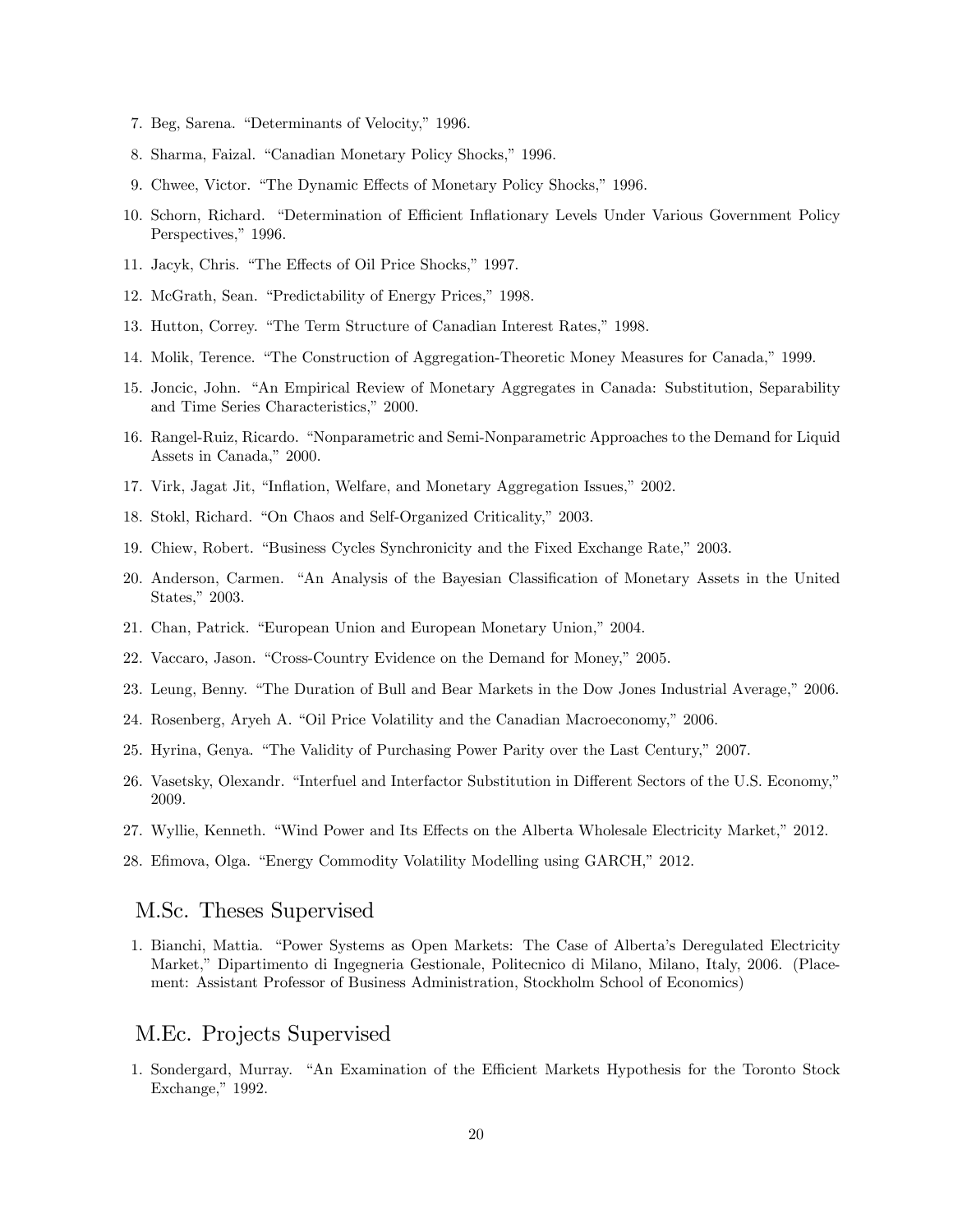- 2. Hulleman, Vaughn. "The Theory of Storage and Petroleum Futures," 1993.
- 3. Yadav, Kumar. "Maturity and Length Effects in Currency Futures," 1994.
- 4. Olivier, Gabriele."Forecasting Energy Prices with Univariate Models," 1997.
- 5. Thibeault, Kirby. "Financial Variables and Forecasting Recessions in Canada," 2000.